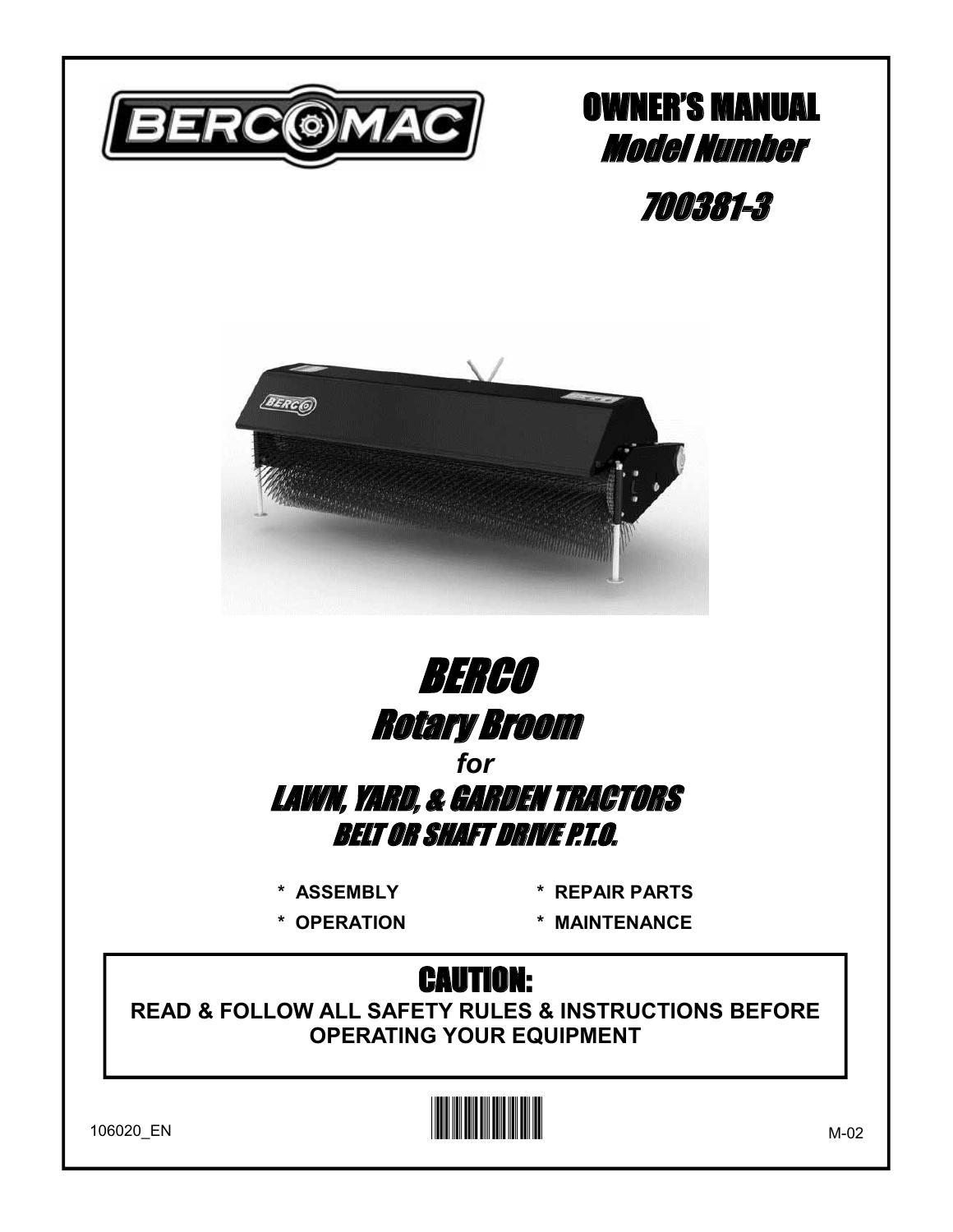## **LIMITED WARRANTY**

#### **Conditions and Products Covered:**

BERCOMAC guarantees any part of the product or accessory manufactured by BERCOMAC and found in the reasonable judgment of BERCOMAC to be defective in material and or workmanship will be repaired or replaced by an authorized dealer without charge up to our maximum labor rates and preestablished times. For replacement parts only standard ground freight services are covered. This warranty extends to the original retail purchaser only and is not transferable to any subsequent purchasers. This warranty applies to the products bought and used in North America.

#### **Warranty Period**

(from date of the original retail purchase)

- Residential use: 1 year
- Semi-commercial, professional or rental use: 90 days

**Exceptions Noted Below;** the following items are guaranteed by the original manufacturer and have their own warranty, conditions and limited time:

- Tire Chains: 90 days
- Engines: Will vary as per the manufacturer Please refer to the engine manufacturer's warranty statement included with the unit. BERCOMAC is not authorized to handle warranty adjustments on engines.

#### **Items and Conditions NOT Covered:**

This warranty does not cover the following:

- Pick-up or delivery charges or in-home services fees.
- Any damage or deterioration of the unit, parts and or finish of these due to normal use, wear and tear, or exposure.
- Cost of regular use or maintenance service or parts, such as gas, oil, lubricants, tune-up parts, and adjustments.
- Any part or accessory which has been altered, modified, misused, neglected, accidentally damaged or not properly installed, maintained, stored or repaired not in accordance with the instructions in the owner's manual.
- Repair due to normal wear and or any wear items such as shear pins, bolts, belts, etc.
- Expedited freight fee services for replacement parts.
- Shear bolts and shear pins are to be considered as a preventive measure not as an assured protection, any damages resulting from the lack of shear bolts breakage are not covered.
- Damages due to product being installed on a vehicle other than stipulated in owner's manual.

NOTE: All warranty work must be performed by an authorized dealer using original (manufacturer) replacement parts.

#### **Owner's Responsibilities:**

BERCOMAC's defective equipment or part must be returned to an authorized dealer within the warranty period for repairs. In the event that defective merchandise must be returned to manufacturer for repairs, freight fees are prepaid and a written authorization from BERCOMAC must be obtained by dealer prior to the shipment. This warranty extends only to equipment operated under normal conditions. To validate a warranty claim, it is the user's responsibility to maintain and service the unit as specified in the owner's manual or to have the unit serviced at their dealer at their expense.

#### **General Conditions:**

The sole liability of BERCOMAC with respect to this warranty shall be strictly and exclusively repair and replacement as mentioned herein. BERCOMAC shall not have any liability for any other costs, loss or damage, including but not limited to, any incidental or consequential loss or damage.

Taking advantage of the warranty does not in any way extend the length or renewal of the warranty.

In particular, without being limited to, BERCOMAC shall have no liability or responsibility for:

- Travel time, overtime, after hours time or other extraordinary repair charges or relating to repairs and or replacements outside of normal business hours.
- Rental of like or similar replacement equipment during the period of any, repair or replacement work.
- Any communicating or travel charges.
- Loss or damage to person or property other than that covered by the terms of this warranty.
- Any claims for lost revenue, lost profit or any similar costs as a result of damage or repair.
- $\bullet$  Attorney's fees.

BERCOMAC's responsibility in respect to claims is limited to making the required repairs or replacement without charge up to our maximum labor rates and pre-established times and no claim of breach of warranty shall be cause for cancellation or rescission of the contract of sale of any product or accessory. In no event recovery of any kind be greater than the amount of the purchase price of the product sold.

This warranty gives you specific legal rights. You may also have other rights, which vary from state to state.

**NOTE:** Bercomac reserves the right to change or improve the design of any part or accessory without assuming any obligation to modify any product previously manufactured.

#### **Instructions for Obtaining Warranty Services:**

Contact dealer where equipment was purchased or any other BERCO service dealer to arrange service at their dealership. Requests for warranty claims must be carried out through the same distribution network used to purchase the product.. Don't forget to bring your proof of purchase (sales receipt) to the BERCOMAC dealer.

> Bercomac Limitée 92, Fortin North, Adstock, Quebec, Canada, G0N 1S0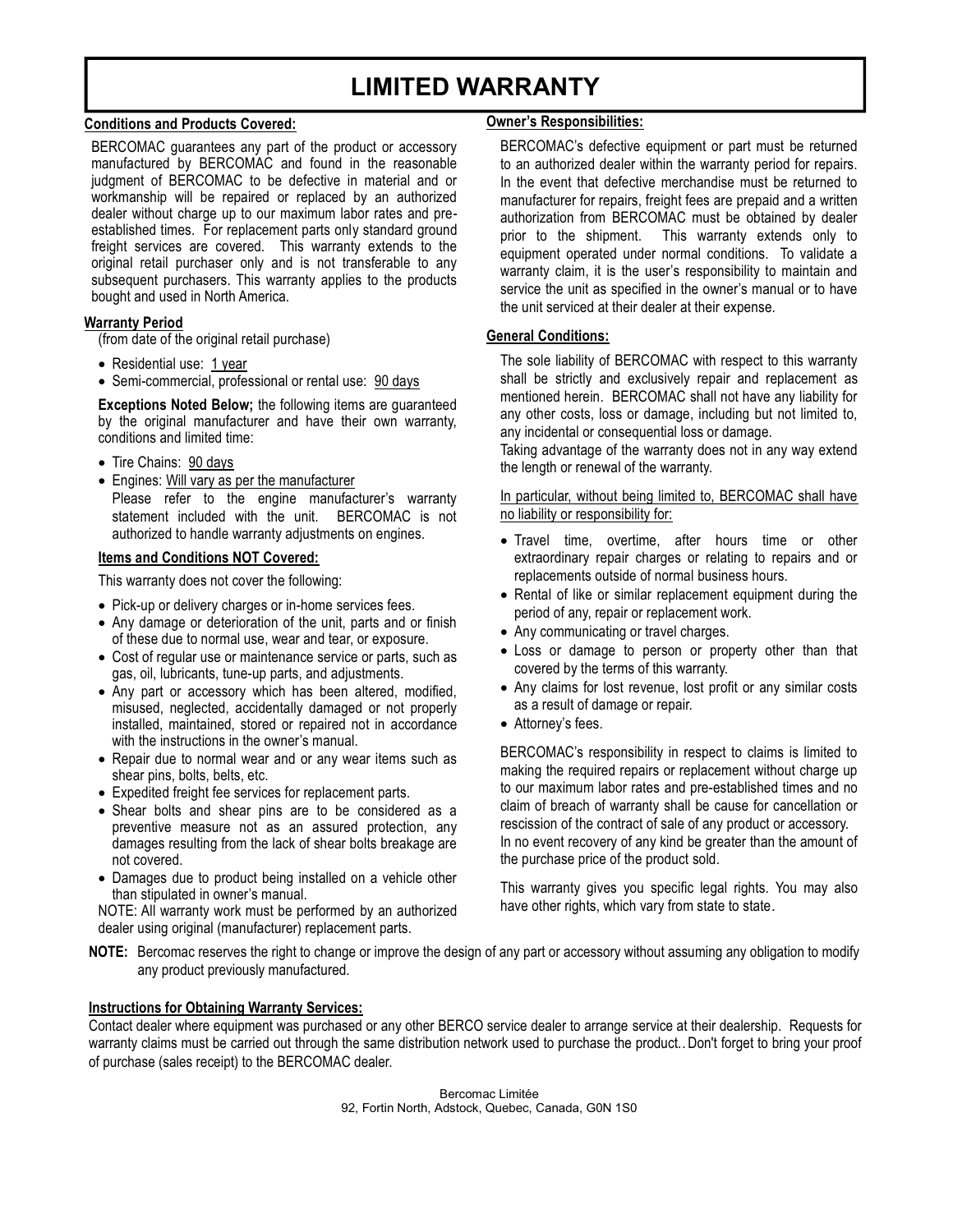## **TABLE OF CONTENTS**

#### $\ensuremath{\mathsf{PAGE}}$

|                           | $\mathbf 1$                       |
|---------------------------|-----------------------------------|
|                           | $\overline{2}$                    |
|                           | 5                                 |
| <b>ASSEMBLY</b>           | 5                                 |
|                           | 5<br>5<br>$6\phantom{a}$          |
|                           | $6\phantom{1}6$<br>$6\phantom{a}$ |
|                           | 6                                 |
| <b>OPERATION</b>          | $\overline{7}$                    |
|                           | $\overline{7}$                    |
|                           | $\bf 8$                           |
|                           | $\bf 8$                           |
|                           | 8                                 |
| <b>MAINTENANCE</b>        |                                   |
|                           | 9<br>9                            |
| <b>DISMOUNTING</b>        |                                   |
|                           | 10<br>10                          |
|                           | 11                                |
| PARTS BREAKDOWN AND LISTS | 12                                |
|                           | 16                                |
|                           | 17                                |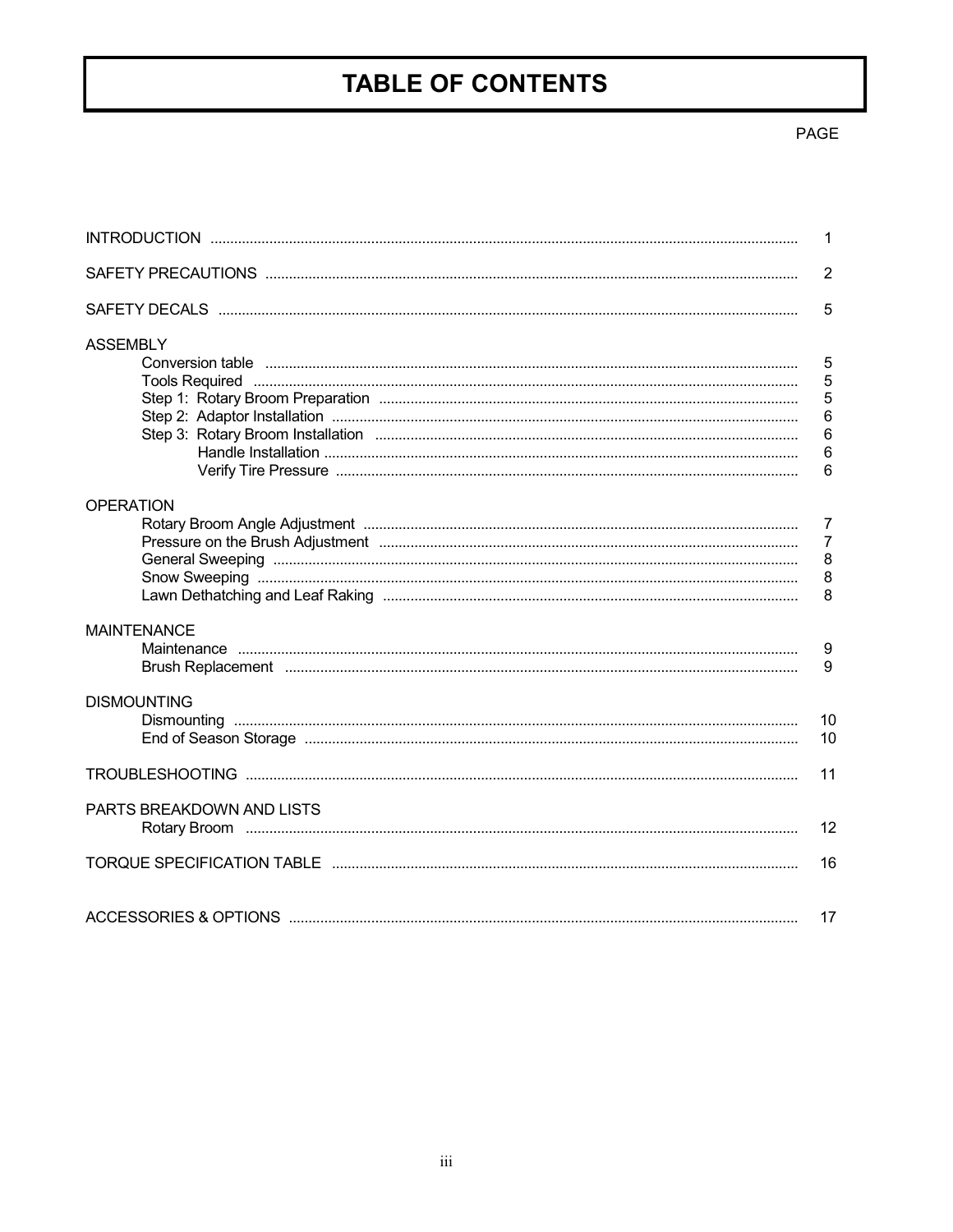## **INTRODUCTION**

#### **TO THE PURCHASER**

This new accessory was carefully designed to give years of dependable service. This manual has been provided to assist in the safe operation and servicing of your attachment.

**NOTE:** All photographs and illustrations in the manual may not necessarily depict the actual models or attachment, but are intended for reference only and are based on the latest product information available at the time of publication.

Familiarize yourself fully with the safety recommendations and operating procedures before putting the machine to use. Carefully read, understand and follow these recommendations and insist that they be followed by those who will use this attachment.



**THIS SAFETY ALERT SYMBOL IDENTIFIES AN IMPORTANT SAFETY MESSAGE IN THIS MANUAL THAT HELPS YOU AND OTHERS AVOID PERSONAL INJURY OR EVEN DEATH. DANGER, WARNING, AND CAUTION ARE SIGNAL WORDS USED TO IDENTIFY THE LEVEL OF HAZARD. HOWEVER, REGARDLESS OF THE HAZARD, BE EXTREMELY CAREFUL.**

- **DANGER: Signals an extreme hazard that will cause serious injury or death if recommended precautions are not followed.**
- **WARNING: Signals a hazard that may cause serious injury or death if the recommended precautions are not followed.**
- **CAUTION: Signals a hazard that may cause minor or moderate injury if the recommended precautions are not followed.**

Record your attachment serial number and purchase date in the section reserved below (there is no serial number on the subframe). Your dealer requires this information to give you prompt, efficient service when ordering replacement parts. Use only genuine parts when replacements are required.

If warranty repairs are required please present this registration booklet and original sales invoice to your selling dealer for warranty service.

#### **This manual should be kept for future reference. Please check if you have received all the parts for your kit with the list of the bag and the list of the box.**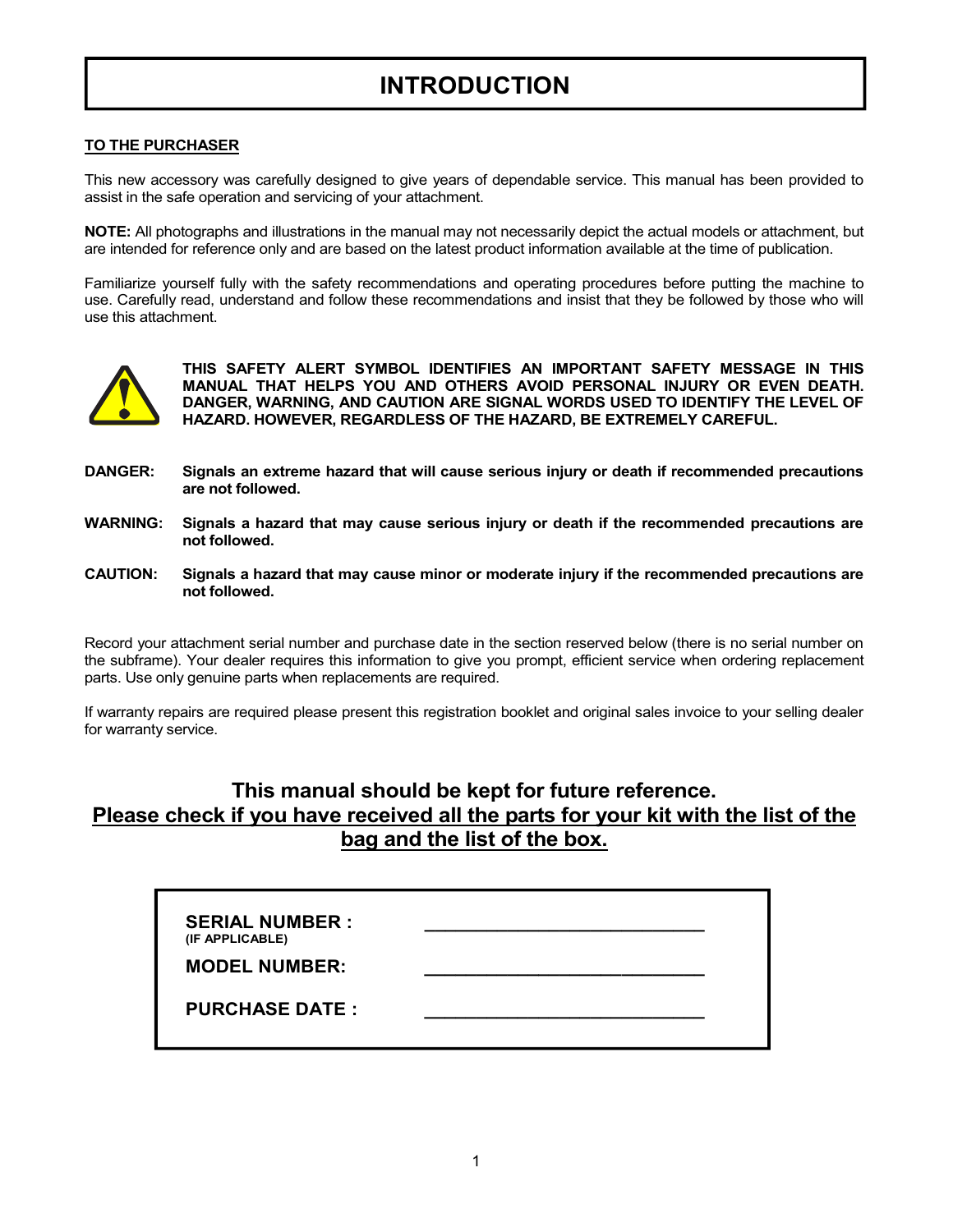

**SAFETY PRECAUTIONS** 



Careful operation is your best insurance against an accident. Read this section carefully before operating the vehicle and accessory. This accessory is capable of amputating hands and feet and throwing objects. Failure to observe the following safety instructions could result in serious injury. All operators, no matter how experienced they may be, should read this and other manuals related to the vehicle and accessory before operating. It is the owner's legal obligation to instruct all operators in safe operation of the accessory.

#### **GLOSSARY:**

In this manual, right and left sides are determined by sitting on the seat of the vehicle facing forward.

In this manual, "accessories" means attachments (snowblower, rotary broom, blade etc.) that you install on the vehicle (lawn tractors, A.T.V. s etc).

#### **TRAINING:**



This symbol, "Safety Alert Symbol", is used throughout this manual and on the  $\overline{\text{accessory}}$ 's safety labels to warn of the possibility of serious injury. Please take special care in reading and understanding the safety precautions before operating the vehicle and accessory.

- 1. Read this owner's manual carefully. Be thoroughly familiar with the controls and proper use of the vehicle and accessory. Know how to stop the unit and disengage the controls quickly.
- 2. Never allow children to operate the vehicle nor the accessory. Never allow adults to operate the vehicle nor the accessory without proper instructions.
- 3. No one should operate the vehicle nor the accessory while intoxicated or while taking medication that impairs the senses or reactions.
- 4. Keep the area of operation clear of all people, particularly small children and pets.

#### **PREPARATION:**

- 1. Thoroughly inspect the area where the accessory is to be used and remove door mats, all foreign objects and the like.
- 2. For motorized accessories, disengage all clutches and shift into neutral before starting engine.
- 3. Do not operate the accessory without wearing adequate winter outer garments. Avoid loose fitting clothing that can get caught in moving parts. Wear footwear that will improve footing on slippery surfaces.
- 4. Handle fuel with care, it is highly flammable.
	- a) Use approved fuel container.
	- b) Never add fuel to a running engine or hot engine.
	- c) Fill fuel tank outdoors with extreme care. Never fill fuel tank indoors.
	- d) Never fill containers inside a vehicle, or on a truck or a trailer bed with a plastic liner. Always place containers on the ground, away from your vehicle, before filling.<br>e) When practical.
	- practical, remove gas-powered equipment from the truck or trailer and refuel it on the ground. If this is not possible, then refuel such equipment on a trailer with a portable container, rather than from a gasoline dispenser nozzle.
	- f) Keep the nozzle in contact with the rim of the fuel tank or container opening at all times, until refueling is complete. Do not use a nozzle lockopen device.
	- g) Replace fuel cap securely and wipe up spilled fuel.
	- h) If fuel is spilled on clothing, change clothing immediately.
- 5. Never attempt to make any adjustments while the engine (motor) is running (except when specifically recommended by manufacturer).
- 6. Let the vehicle and accessory adjust to outdoor temperatures before using.
- 7. Never use an accessory without proper guards, plates, or other safety protective devices in place
- 8. Always make sure to wear the appropriate safety equipment required (glasses, muffs, mask...) for each type of product. See operation section.
- 9. Always make sure of having safe traction on the vehicle by using the recommended accessories  $(chains, A.T.V.$  tracks, counterweights...). See operation section.
- 10. Always make sure the all components are correctly installed. (driveline securely attached and locked at both ends, belts properly installed...)
- 11. Always handle the winch cable with thick leather gloves.
- 12. **Never modify the accessory or any part without the written consent from the manufacturer.**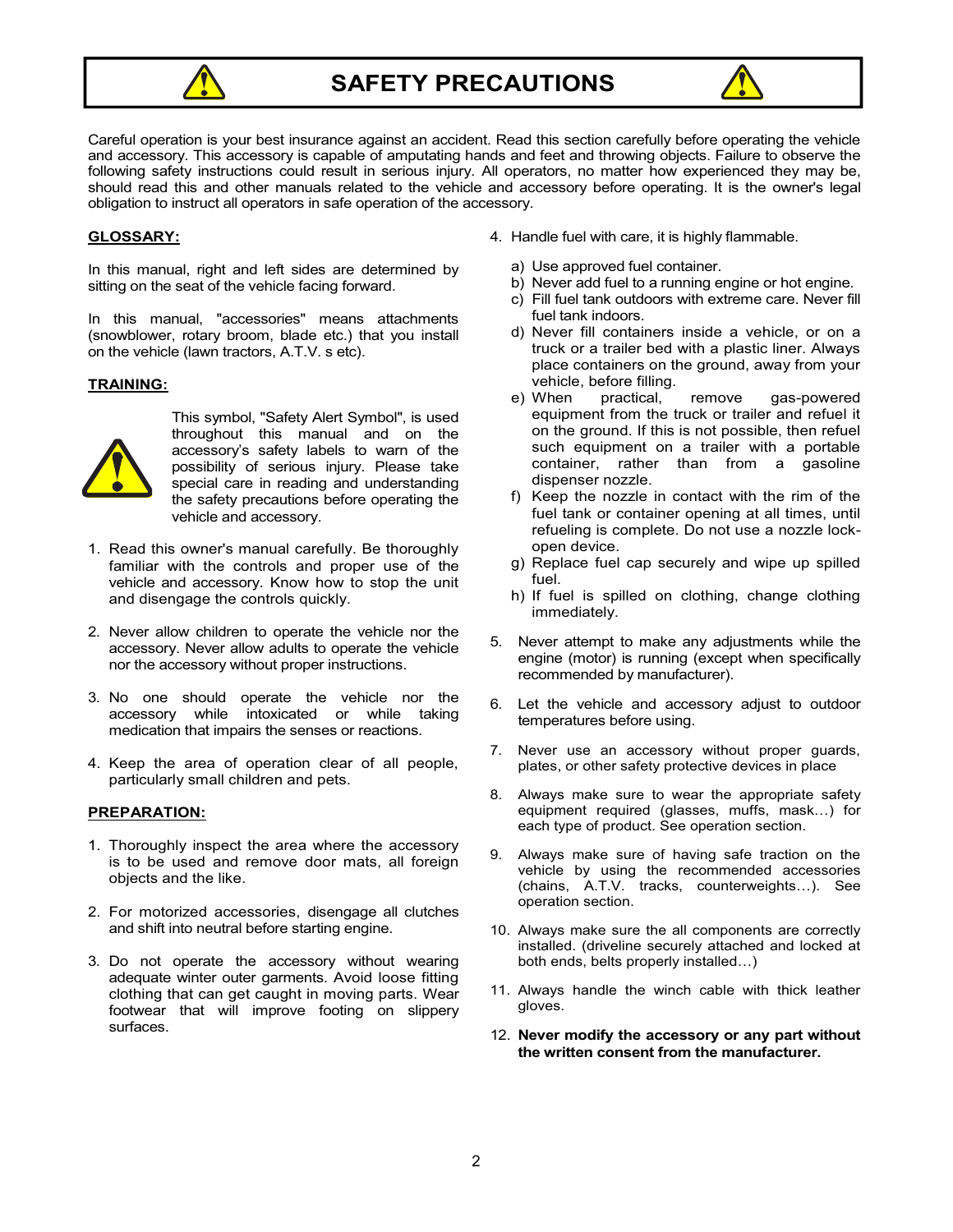



#### **OPERATION:**

- 1. Do not put hands or feet near, under or inside rotating parts.
- 2. Exercise extreme caution when operating on or crossing gravel drives, walks or roads. Stay alert for hidden hazards or traffic. Do not carry passengers.
- 3. After striking a foreign object, stop the engine (motor), disconnect the wire from the spark plug(s) and keep wire away to prevent accidental starting. Thoroughly inspect the accessory for any damage and repair damage before restarting and using the accessory.
- 4. If the unit should start to vibrate abnormally, stop the engine (motor) and check immediately for the cause. Vibration is generally a warning of trouble.
- 5. Take all possible precautions when leaving the vehicle unattended. Disengage the power take-off, lower the attachment, place the transmission into neutral, set the parking brake, stop the engine and remove the contact key.
- 6. Do not run the engine indoors, except when starting the engine and for transporting in or out of the building. Do not operate or let motor run in a storage area without ventilation because gas contains carbon monoxide which is odorless, colorless and can cause death.
- 7. Never use the accessories across the face of slopes, go from top to bottom. Exercise extreme caution when using equipment on slopes. Do not attempt to clear a steep slope.
- 8. Never tolerate bystanders in the working zone. Never use an accessory in the direction of bystanders, it might throw gravel or debris that can hurt people or damage property.
- 9. Never operate the accessory at high transport speeds on slippery surfaces. Use care when backing up.
- 10. Do not carry passengers.
- 11. Disengage power to the accessory when it is transported or not in use.
- 12. Never operate the accessory without good visibility or light.
- 13. Keep the accessory away from heat sources or flames.
- 14. Never handle the winch cable or hook while in tension.

#### **MAINTENANCE AND STORAGE**

- 1. When cleaning, repairing or inspecting the vehicle and accessory, make certain that all moving parts have stopped. For gasoline engine, disconnect wire from the spark plug(s) and keep wire away to prevent accidental starting.
- 2. Check all the bolts and components at frequent intervals to make sure that they are properly tightened.
- 3. Never store a motorized accessory with fuel in the fuel tank inside a building where ignition sources are present such as hot water and space heaters, clothes dryers, and the like. Allow the engine to cool before storing in any enclosure.
- 4. Always refer to the owner's manual when you store the accessory and vehicle for a prolonged or an unspecified length of time.
- 5. Maintain or replace safety and instruction labels, as necessary.
- 6 For winter accessories, (if applicable), let the engine run for a few minutes after clean snow in order to prevent the rotary parts from freezing.
- 7. Inspect the vehicle's and accessory's air filter (if applicable) every day. Clean it or replace it as necessary. Change the oil more often when working in dusty conditions. See the vehicle's and accessory's owner's manual.

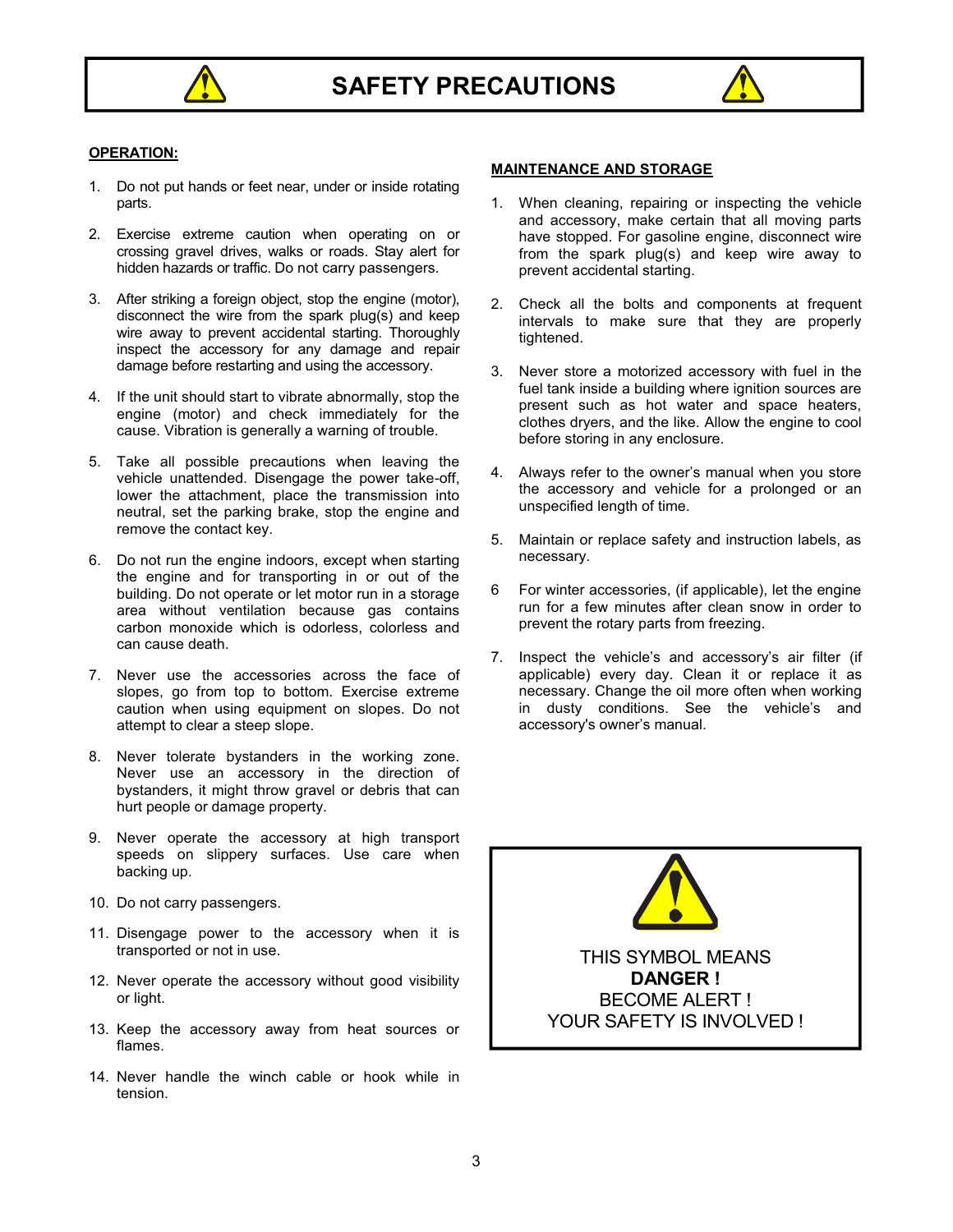



#### **REPLACE IF DECALS ARE DAMAGED** SEE PARTS BREAKDOWN FOR DECAL LOCATION



Before installing or using:

Locate, read and make sure to understand all of the owner's manual.

DECAL #105131



Refer to owner's manual about wearing safety glasses, ear muffs and mask.

Refer to owner's manual for use of counter weights, cat tracks and tire chains.

#### DECAL #105996



To avoid serious injuries :

Keep hands, feet & clothing away.

Do not attempt to install or remove drive belt without reading owner's manual.

DECAL #105997



To avoid serious injuries : Keep hands, feet & clothing away from the broom when the vehicle is in operation.



Refer to owner's manual, operation section, for proper brush adjustment. Too much pressure on the brush will considerably reduce it's life span.



- 1-Maximum speed when the accessory is in operation.
- 2-Maximum speed when the accessory is not in operation.
- 3-The weight of the accessory.
- 4-The engine wattage (if applicable).
- 5-The sound pressure level (measured in dBA) from the driver's position and with the accessory on the ground at full engine speed.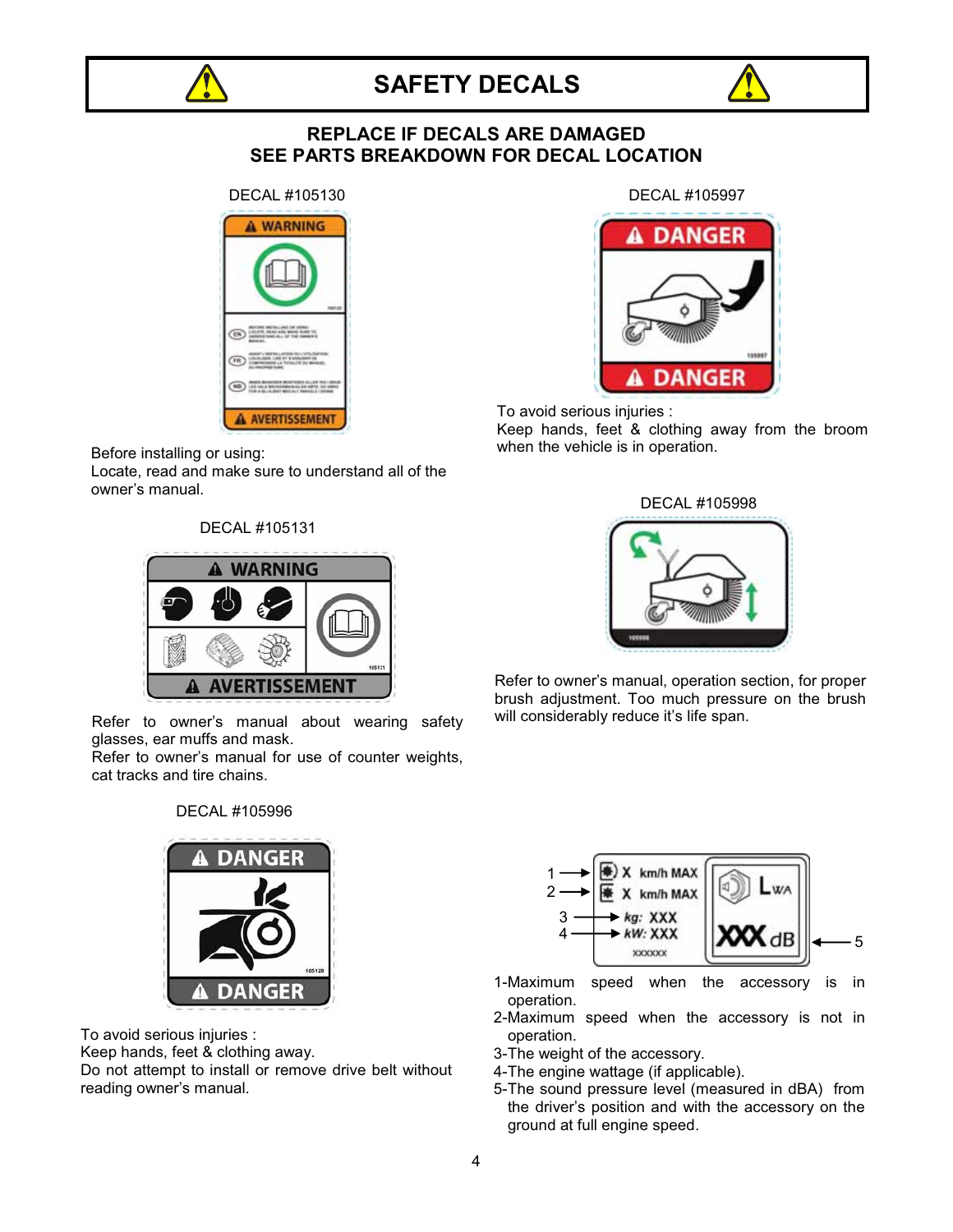## **ASSEMBLY**

**IMPORTANT:** To avoid injures, damaging the vehicle or to wearing out prematurely the accessory, the accessory must be installed on lawn & garden tractors with a Berco broom adaptor, a Berco subframe and a Berco drive mechanism specific to the vehicle.

#### IMPORTANT: TORQUE ALL BOLTS ACCORDING TO TORQUE SPECIFICATION TABLE (SEE TABLE OF CONTENTS) WHEN STATED: TIGHTEN FIRMLY. REFER TO PARTS BREAKDOWN SECTION FOR PARTS **IDENTIFICATION.**

| <b>CONVERSION TABLE</b>     |                  |  |  |  |  |
|-----------------------------|------------------|--|--|--|--|
| $1"$ (po, in)               | 25.4 mm          |  |  |  |  |
| $1'$ (pi, ft)               | 0.3 <sub>m</sub> |  |  |  |  |
| 1 psi (lb/in <sup>2</sup> ) | 6.89 kPa         |  |  |  |  |
| 1 lb                        | $0.45$ kg        |  |  |  |  |
| 1 lbf                       | 4 4 N            |  |  |  |  |
| 1 m/h $(mi/h)$              | $1.61$ km/h      |  |  |  |  |
| 1 hp $(cv)$                 | $0.75$ kW        |  |  |  |  |

#### STEP<sub>1</sub> **ROTARY BROOM PREPARATION**

Install the joint block (item 1) on the latch rod (item  $5$ ).

Secure the joint block with the retaining ring (item 2). Insert the control rod (item 3) in the joint block and secure with the 2.5 hair pin (item 4).

#### **TOOLS REQUIRED:**

1 pair of long nose pliers



Prepare broom

Install the parking stands (item 1) in the stand supports (item 2).

Secure in place with the cotter pins (item 3) in the top holes (item 4) and with the hair pins (item 5) in the bottom holes (item 6) as shown.

This will allow the broom to rest on the parking stands.



Install the parking stands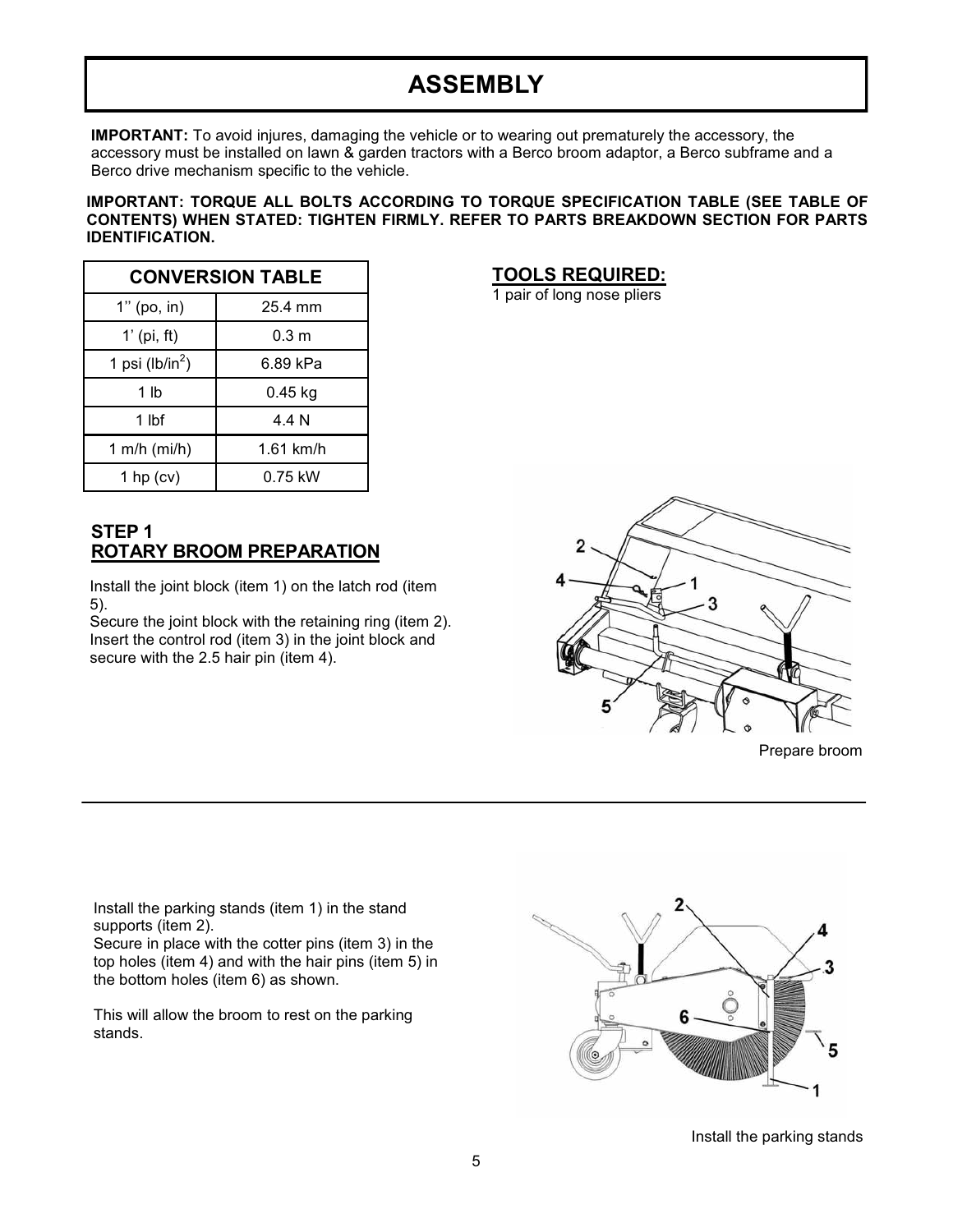## **ASSEMBLY**

#### STEP<sub>2</sub> **ADAPTOR INSTALLATION**

Follow the installation instructions for the adaptor in the Broom Adaptor Instruction Booklet.

#### STEP<sub>3</sub> **ROTARY BROOM INSTALLATION**

## **WARNING**

TO PREVENT INJURIES: Park vehicle on a flat surface. Stop the motor. Apply parking brake. Remove the ignition key. Disconnect the wire from the spark plug(s) and keep away from spark plug(s) to prevent accidental starting.

Follow the instructions for the belt and broom installation in the **Adaptor** Instruction Booklet and the Subframe **Owner's Manual.** 

Attach the rotary broom to the subframe Make sure the rotary broom is pushed in until locked into place.

TIP: To facilitate moving the broom towards the subframe, slightly tilt the front of the broom on its wheels and push the broom towards the subframe.

#### **HANDLE INSTALLATION**

Install the  $1/2 \times 3$ " handgrip (item 1) on the handle  $item 2).$ 

Insert the handle through the plastic grommet on the handle support (item 3) and on the control rod (item 4).

Secure with a 2.5 mm hair pin (item 5).

NOTE: If the subframe includes a handle extension (item 6), install it between the control rod (item 4) and the handle (item 2).



Install the handle

#### **VERIFY TIRE PRESSURE:**

Check and adjust tractor tire pressure as per reference in vehicle's owner's manual.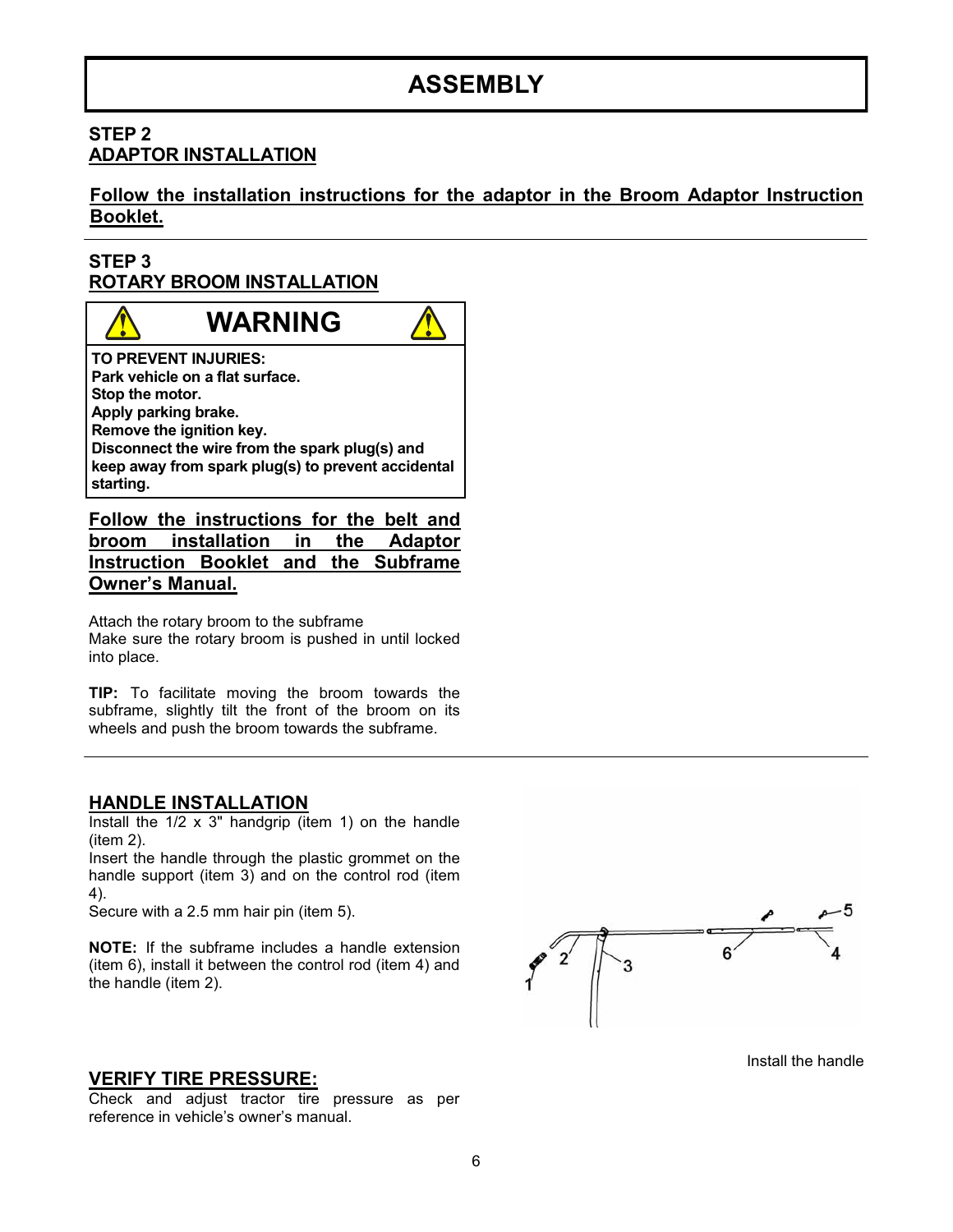## **OPERATION**

## **WARNING**



**BEFORE MAKING ANY ADJUSTMENTS:** Park on a flat surface. Stop the motor. Apply parking brakes. Remove the ignition key. Disconnect the wire from the spark plug(s) and keep away from spark plug(s) to prevent accidental starting.

#### ROTARY BROOM ANGLE ADJUSTMENT

By turning the handle counter clockwise you unlock the latch and by pulling or pushing, you set the angle  $0^\circ$  to 20° on each side.

#### PRESSURE ON THE BRUSH ADJUSTMENT

By turning the adiustment screw (item 1) counter clockwise, the gauge (item 3) moves higher and the pressure of the brush on the ground increases. By turning the adjusting screw clockwise, the gauge moves lower on the gear box frame (item 2) and the pressure of the brush on the ground decreases.

**IMPORTANT:** Maintain the gauge (item 3) even with the top of the gear box frame (item 2) or lower for general hard surface sweeping. Adjust frequently to compensate for brush wear. Remember to sweep with the tips of the bristles like a broom and not with the sides of the bristles like a mop. Too much pressure can decrease the brush life up to 95%.





Adjust the pressure on the brush

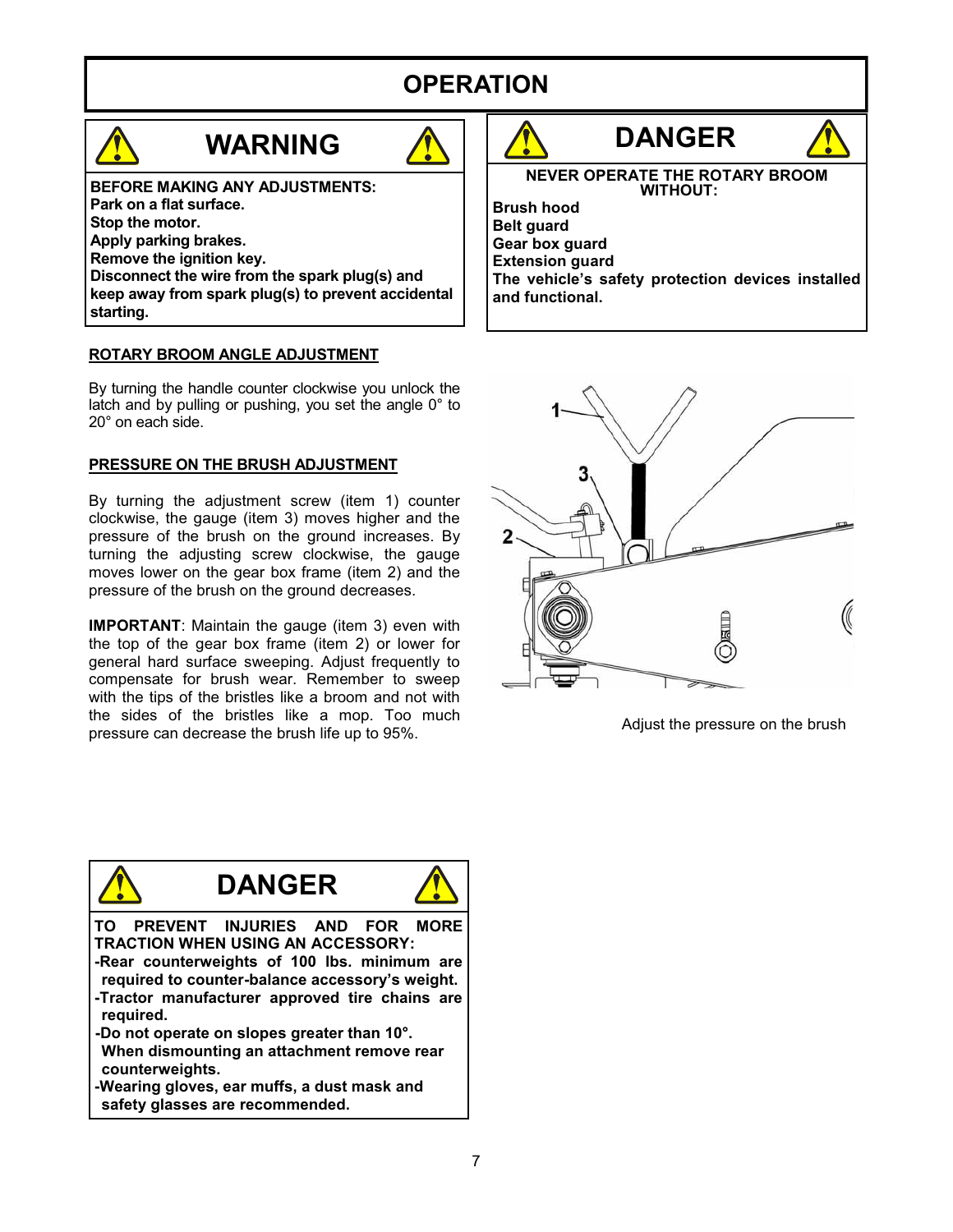## **OPERATION**



## **WARNING**



Before using the accessory, always make sure that all the tractor controls and controls for the accessory are working properly.

If not make the necessary adjustments.

#### **GENERAL SWEEPING**

Minimize dust by reducing brush speed and by sweeping after rain or on a day with high moisture.

#### **SNOW SWEEPING**

Adjust the gauge (item 3) to be even with the top of gear box frame. The broom works well for light snow removal.

Sweep with the wind blowing in the direction of broom discharge.

NOTE: Foreign objects in the snow may be thrown faster than the snow itself.

Frequently clean the snow and ice accumulation from the top and bottom of the broom hood.

#### **LAWN DETHATCHING AND LEAF RAKING:**

NOTE: It is recommended to use the side wheel support kit (700451) when used for dethatching uneven ground.

Lower the broom on a hard surface and lift the brush 1" from the ground by turning the adjusting screw clockwise. The brush is supported by dolly wheels. This adjustment is normally satisfactory but you may raise or lower depending upon grass height.

Low brush speed and ground speed is best for lawn dethatching and leaf raking.





**TO AVOID INJURIES** 

Always lower the accessory to the ground before leaving the driver's seat.

Never place yourself under the accessory nor the vehicle.

Always check out the working zone before operating the accessory to avoid throwing obiects.



It is the accessory's operator's obligation to make sure there are no people or objects in the working zone, certain objects can be thrown up to 10m (33').



#### **IMPORTANT:**

Never sweep with the sides of bristles!



Too much pressure= Shortens brush life!

Sweep with the tips! Do not mop!



Flick action

Road surface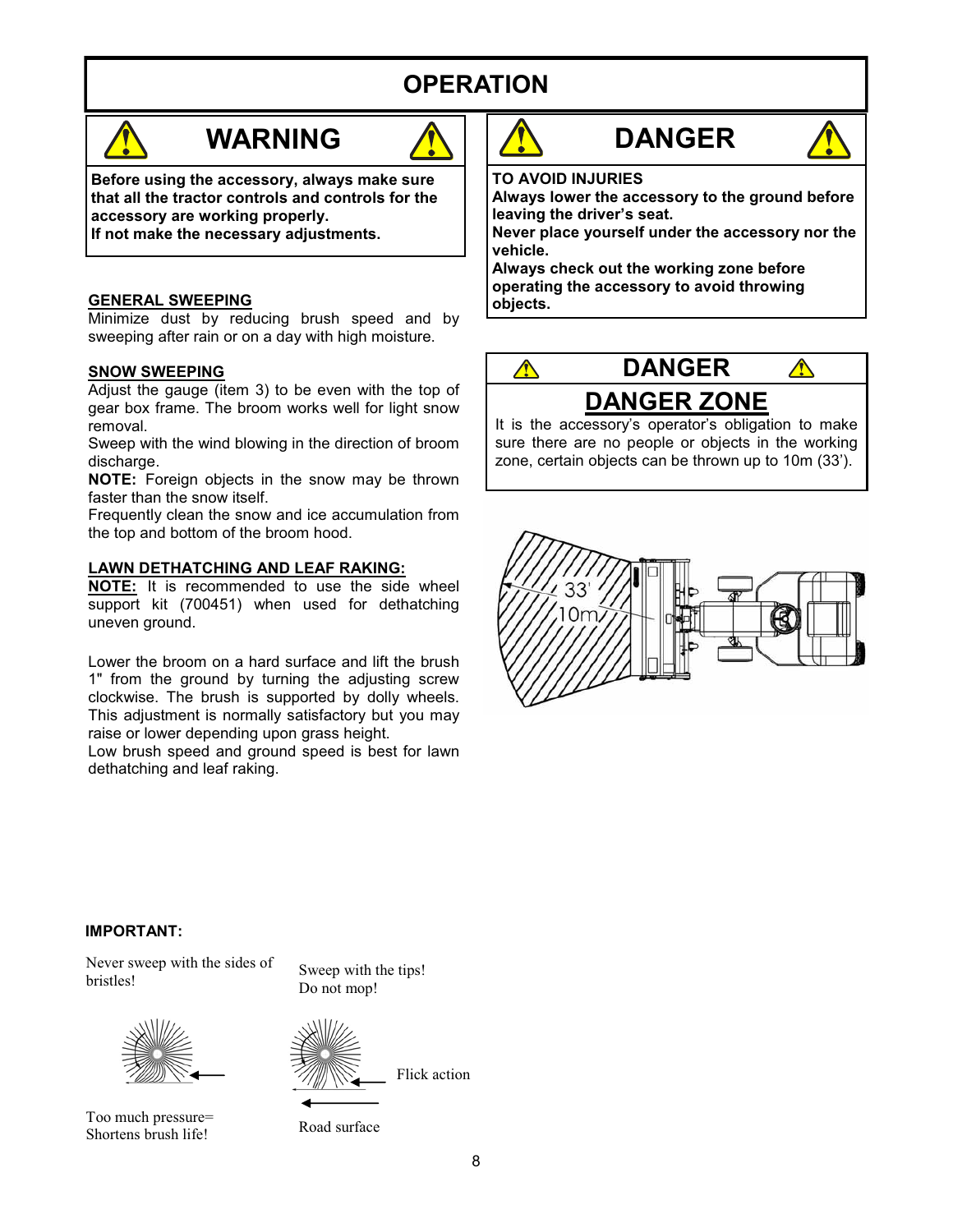## **MAINTENANCE**

#### **BEFORE DOING ANY MAINTENANCE OR** DISMOUNTING AN ACCESSORY, REFER TO THE **SAFETY PRECAUTIONS.**

#### **MAINTENANCE**

- Check oil level in gear box every fifty hours and fill  $1<sub>1</sub>$ to plug level with SAE-90-EP oil when necessary.
- $2.$ Grease the wheel axles after every eight hours of use.
- Roller chain: do not lubricate when used in dusty  $\mathbf{3}$ conditions. After use, wash clean and lubricate.
- Adjust the roller chain frequently by moving the 4. chain idler sprocket to adjust the tension to 1/2" deflection on the length of the chain..
- 5. Frequently clean the interior and exterior of hood during operation. Dirt, mud, ice, etc, accumulation adds weight on the brush and could result in premature wear of brush.
- 6. Check the mounting bolts frequently to prevent costly repairs. Make sure the rotary broom is in good safe working order.
- 7. Lubricate all moving parts.

#### **BRUSH REPLACEMENT:**

See parts breakdown section for parts identification.

- $1.$ Remove the hood (item 1).
- $2<sub>1</sub>$ Loosen the chain idler sprocket (item 2).
- $3<sub>1</sub>$ Remove the bolts (item 3) from both flangettes that hold the brush hollow shaft.
- Remove the brush hollow shaft (item 4) from the  $4.$ broom frame.
- 5. Loosen the set screw and remove the right bearing (when sitting on the vehicle) from the brush hollow shaft.
- Remove the bolt (item 5) which retains the brush 6. to the brush hollow shaft.
- $\overline{7}$ Remove the brush tube from axle.
- 8. Install the new brush by reversing the procedure.
- 9. Readiust the tension on the chain by moving the idler sprocket to give a 1/2" deflection on the chain.

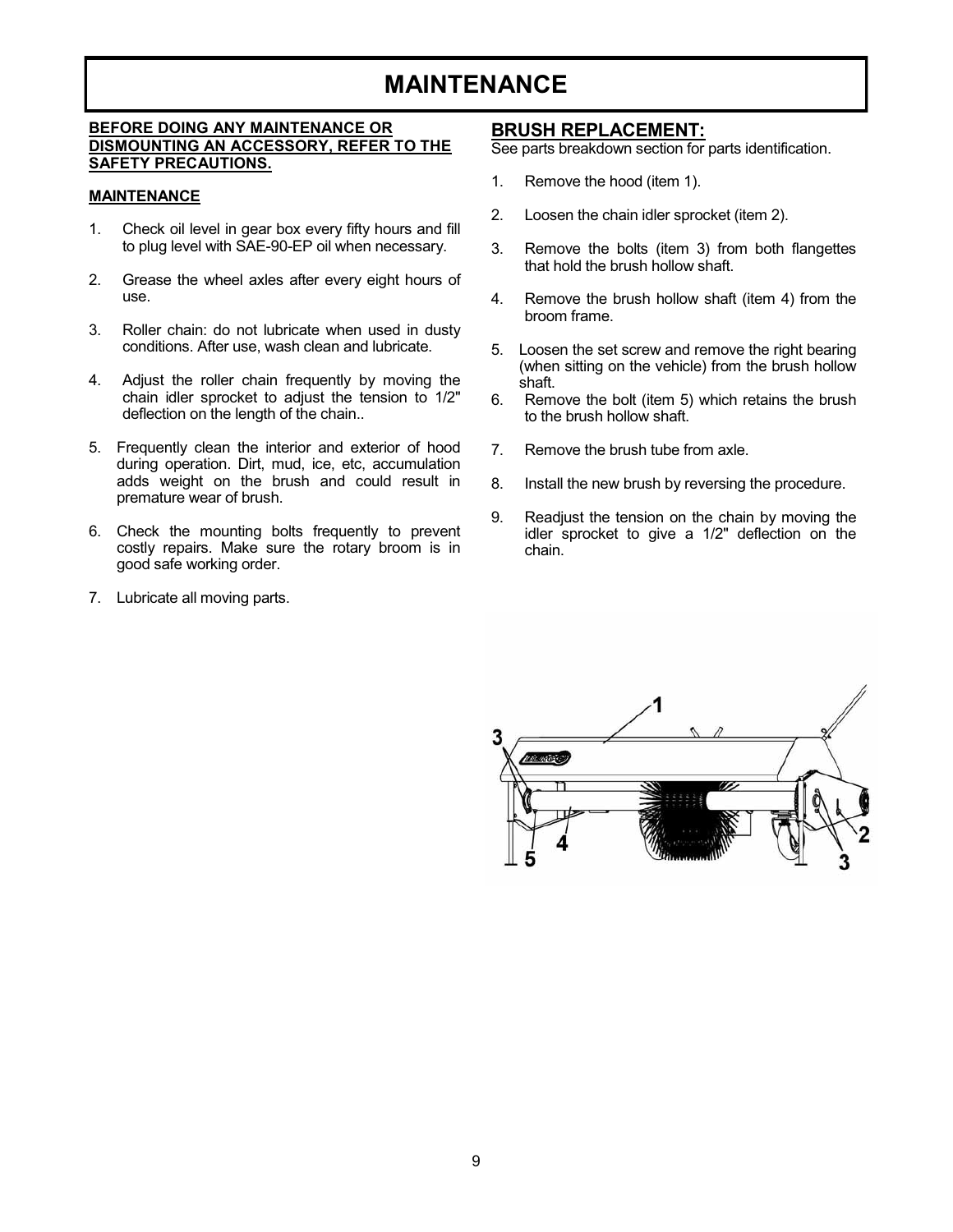## **DISMOUNTING**

#### **DISMOUNTING**

- Select a flat and horizontal surface, set parking  $1<sup>1</sup>$ brake, stop the engine, and remove the ignition key to prevent accidental starting.
- $2.$ Straighten the broom perpendicular with the tractor.
- $3.$ Set the parking stands in their most extended position Make sure the brush bristles never touch the ground.
- 4. Lower the broom to the ground.
- 5. Remove the hair pin from the handle and remove handle.
- $6.$ Loosen and remove the belt from the tractor drive pulley and idlers. Disconnect and remove the driveline if applicable.
- Detach the broom from the subframe by lifting 7. the spring locks and pulling back the broom one side at a time
- 8. Remove the rear counterweights.

#### **END OF SEASON STORAGE**

- 1. Clean the broom and inside of the hood and paint all the parts where the paint has worn off.
- 2. Take note of the replacement parts needed for next season.
- 3. Lubricate all grease fittings and all moving parts.
- 4. Store broom on parking stands on a flat and horizontal surface. Make sure the brush bristles never touch the ground.
- 5. If brush bristles are exposed to direct sunlight, protect the bristles with a tarp.
- 6. Store the broom in a dry place.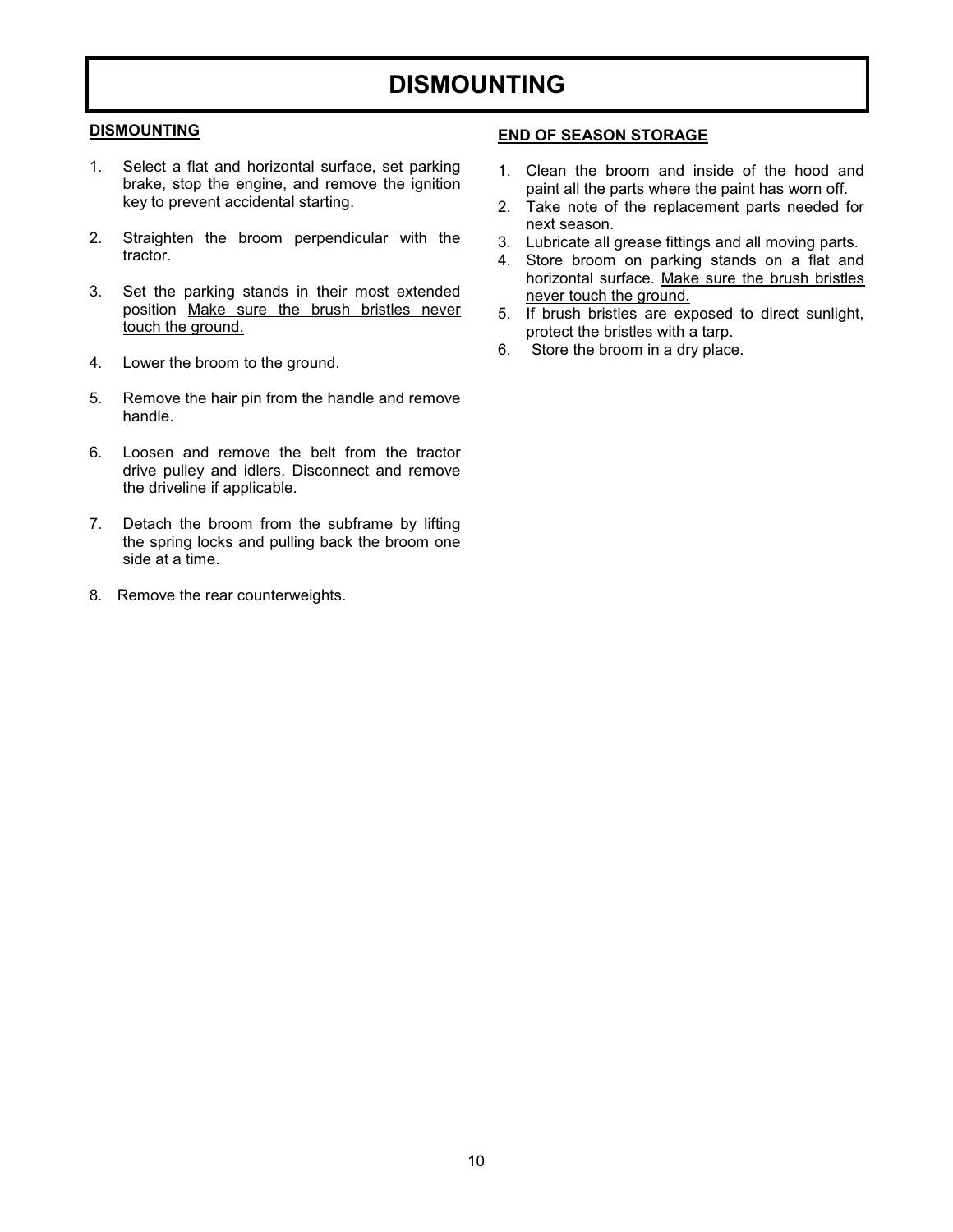## **TROUBLESHOOTING**

| <b>PROBLEM</b>                                                                                                      | <b>POSSIBLE CAUSES</b>                                                                                                          | <b>CORRECTIVE ACTION</b>                                                                                                                                                                                                                                                                        |
|---------------------------------------------------------------------------------------------------------------------|---------------------------------------------------------------------------------------------------------------------------------|-------------------------------------------------------------------------------------------------------------------------------------------------------------------------------------------------------------------------------------------------------------------------------------------------|
| Brush wears out prematurely or<br>does not wear out evenly.<br>The brush turns jerkily or<br>bounces.               | The pressure on the brush is not<br>well adjusted.<br>Too much pressure on the brush, it<br>will wear out up to 5 times faster. | Reduce the pressure on the brush when<br>on the ground.<br>Adjust when needed to compensate for<br>the wearing out of the brush. Always<br>sweep with the tips of the bristles like a<br>broom and not with the sides of the<br>bristles like a mop.<br>Maintain the gauge even with the top of |
|                                                                                                                     |                                                                                                                                 | the gear box frame or lower when<br>sweeping hard surfaces.                                                                                                                                                                                                                                     |
| The brush does not sweep well.                                                                                      | Debris accumulation.                                                                                                            | Clean the inside and outside of the<br>hood frequently during operation.<br>Dirt, mud, ice, etc accumulation adds<br>weight on the brush and could result in<br>premature wear of the brush.                                                                                                    |
| The brush is too aggressive<br>when lawn dethatching or leaf<br>raking.<br>The brush does not turn on the<br>grass. | Too much pressure on the brush.                                                                                                 | Lower the broom on a hard surface and<br>lift brush 1" from the ground by turning<br>the adjusting screw clockwise.<br>Adjust from time to time if necessary.<br>May require a side wheel support kit<br>#700451                                                                                |
| The chain wears out<br>prematurely.                                                                                 | Inappropriate lubrication.                                                                                                      | Do not lubricate the chain during<br>operation. Wait until the job is finished.<br>Wash the rotary broom and lubricate the<br>chain.<br>Let the broom turn a few moments so<br>the oil penetrates in the chain.                                                                                 |
| The sprocket wears out<br>prematurely.                                                                              | Chain is not adjusted.                                                                                                          | Check the chain adjustment frequently<br>(too tight, too loose).                                                                                                                                                                                                                                |
| The brush turns backwards.                                                                                          | way.                                                                                                                            | The belt is not installed in the right Remove the belt and reinstall as<br>explained in the subframe Owner's<br>Manuel, section broom installation.                                                                                                                                             |
| Loss of steering.                                                                                                   | Too much pressure on the brush.                                                                                                 | Reduce pressure on the brush. If<br>problem persists, contact your dealer for<br>more information.                                                                                                                                                                                              |
| The bristles take a bad form or<br>shape.                                                                           | The broom was not stored on the<br>parking stands.                                                                              | Wash the broom with warm water or<br>warm steam. Leave in raised position<br>and let it turn a few turns. The brush<br>should take its original shape.                                                                                                                                          |

#### \* Please refer to parts breakdown section for parts identification.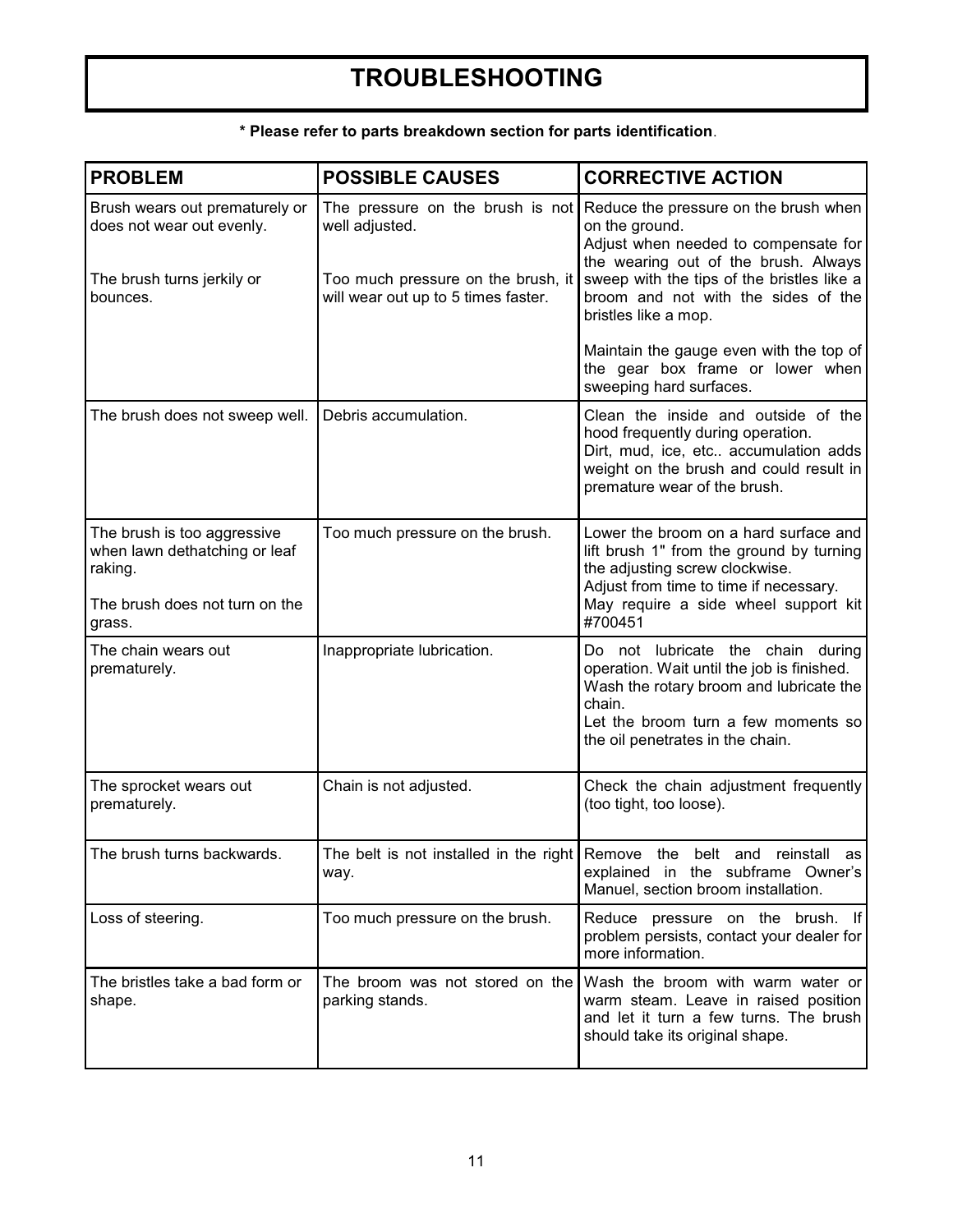### **PARTS BREAKDOWN ROTARY BROOM 700381-3**

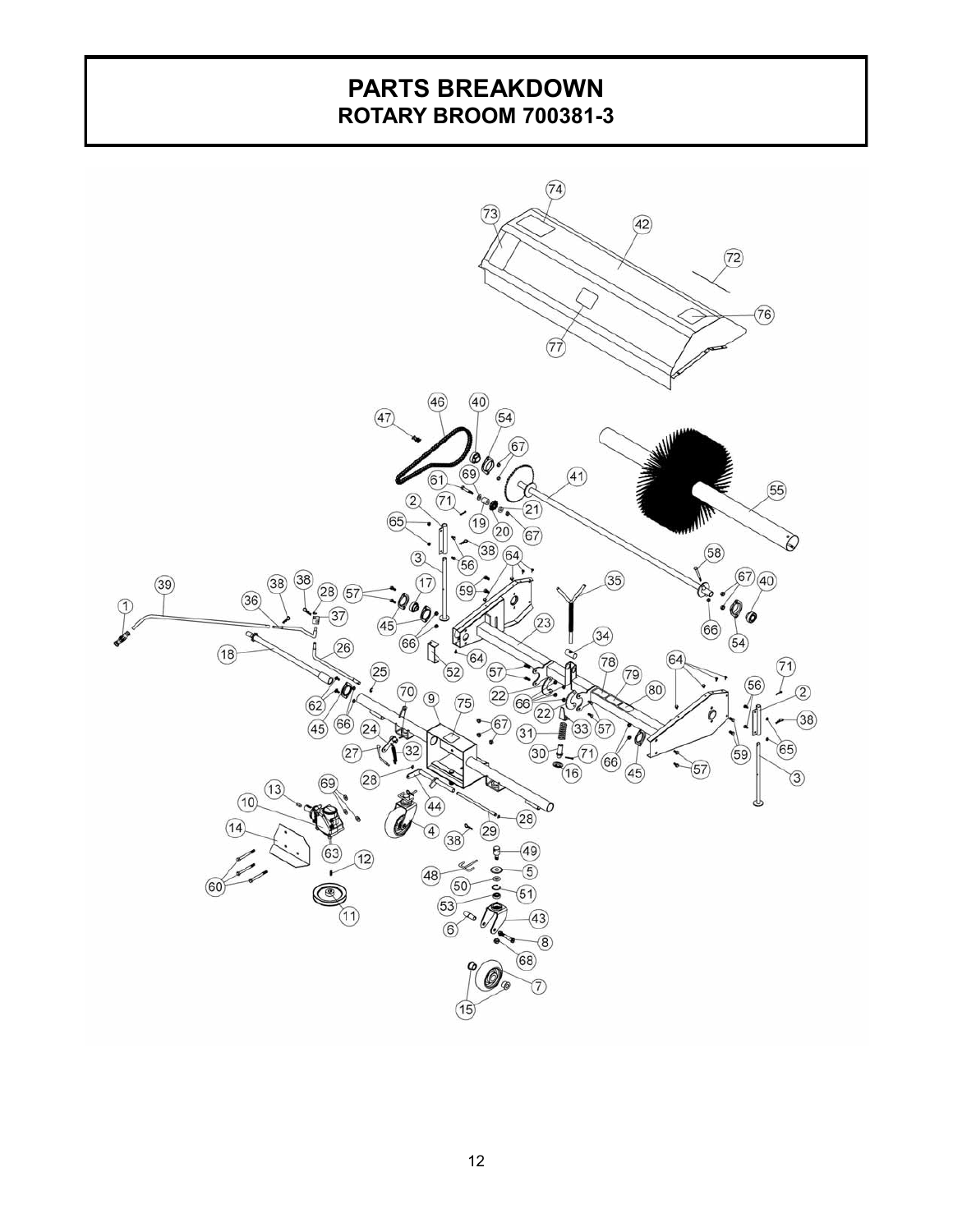## **PARTS LIST ROTARY BROOM 700381-3**

| Ref.<br>Réf.   | <b>English description</b> | <b>Description française</b>           | Qty.<br>Qté.   | Part#<br>Pièce # |
|----------------|----------------------------|----------------------------------------|----------------|------------------|
| 1              | Handgrip                   | Poignée                                | 1              | 102062           |
| $\overline{2}$ | Stand holder               | Support de pied                        | 2              | 102392           |
| 3              | Parking stand              | Pied de stationnement                  | $\overline{2}$ | 102394           |
| 4              | Caster wheel assembly      | Roue pivotante assemblée               | $\mathbf{1}$   | 105108           |
| 5              | Cap                        | Capuchon                               | 1              | 102586           |
| 6              | Wheel bushing              | Douille de roue                        | 1              | 103483           |
| $\overline{7}$ | Wheel 6" included 103482   | Roue 6" inclue 103482                  | 1              | 103484           |
| 8              | Axle and nut               | Essieu et écrou                        | 1              | 102372           |
| 9              | Gear box frame             | Châssis de la boîte d'engrenage        | 1              | 104606           |
| 10             | Gear box                   | Boîte d'engrenage                      | $\mathbf{1}$   | 102205           |
| 11             | V pulley                   | Poulie en V                            | 1              | 102043           |
| 12             | Key 3/16" x 3/16" x 1.000" | Clé 3/16" x 3/16" x 1.000"             | 1              | 102379           |
| 13             | Key 8 x 7 x 25mm           | Clé 8 x 7 x 25mm                       | $\mathbf{1}$   | 102030           |
| 14             | Gear box guard             | Garde de la boîte d'engrenage          | 1              | 104066           |
| 15             | Delrin bushing             | <b>Coussinet Delrin</b>                | $\overline{2}$ | 103482           |
| 16             | Special washer             | Rondelle spéciale                      | $\mathbf{1}$   | 102429           |
| 17             | Bearing with set screw     | Roulement à billes avec vis à pression | 1              | 102864           |
| 18             | Drive shaft                | Arbre de commande                      | 1              | 104063           |
| 19             | Spacer                     | Douille                                | 1              | 102286           |
| 20             | Idler sprocket             | Pignon tendeur                         | 1              | 102027           |
| 21             | Spacer                     | Espaceur                               | 1              | 102241           |
| 22             | Collar                     | Collet                                 | $\overline{2}$ | 102402           |
| 23             | Broom frame                | Châssis du balai                       | 1              | 104061           |
| 24             | Rocker arm                 | Culbuteur                              | 1              | 104067           |
| 25             | Retaining ring             | Bague de retenue                       | 1              | 102377           |
| 26             | Latch rod                  | Tige de loquet                         | 1              | 102287           |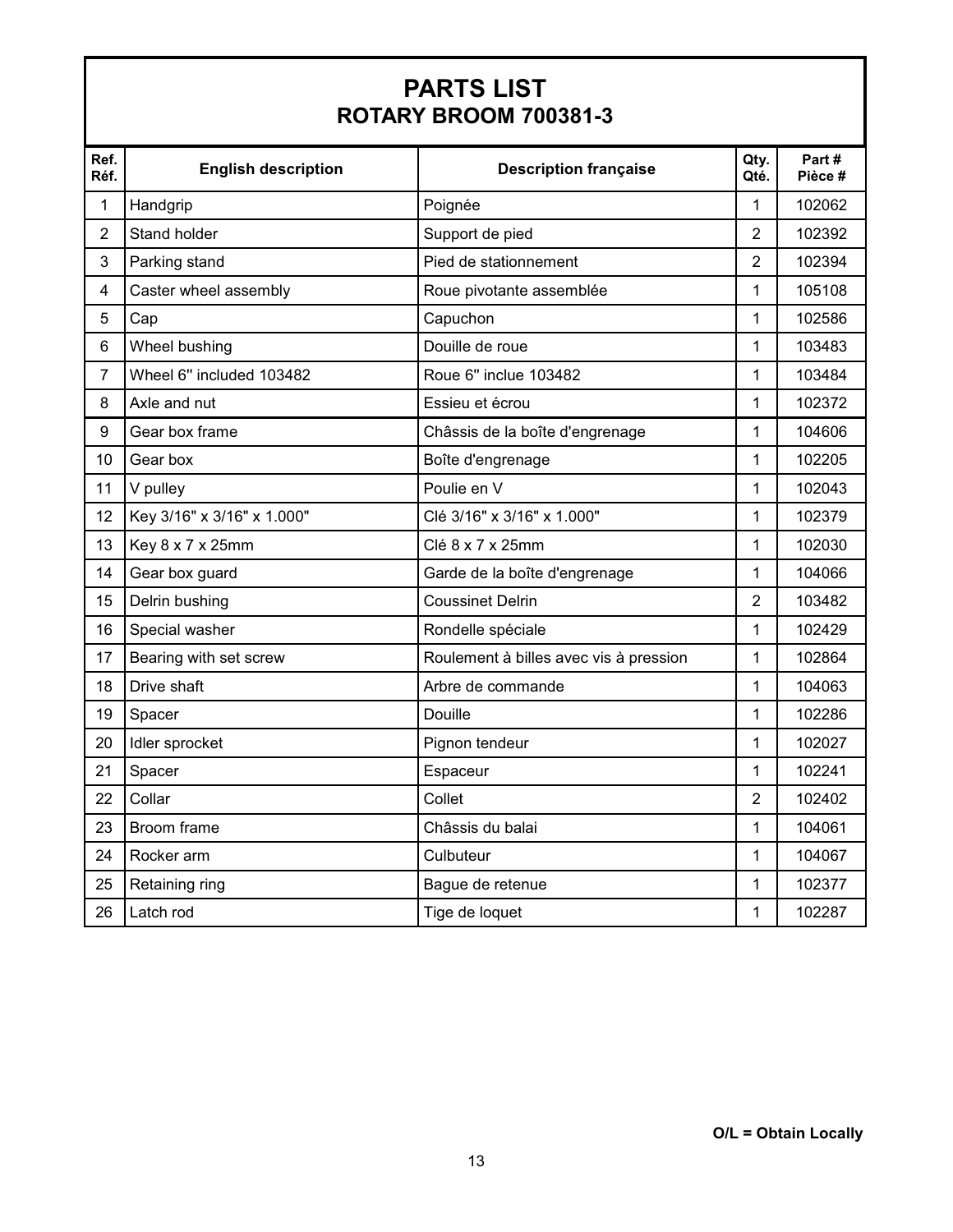## **PARTS LIST ROTARY BROOM 700381-3**

| Ref.<br>Réf. | <b>English description</b>            | <b>Description française</b>           | Qty.<br>Qté.   | Part#<br>Pièce # |
|--------------|---------------------------------------|----------------------------------------|----------------|------------------|
| 27           | Rod link                              | Tige de raccord                        | 1              | 104072           |
| 28           | Retaining ring                        | Bague de retenue                       | 3              | 102378           |
| 29           | Latch shaft                           | Arbre du loquet                        | 1              | 102198           |
| 30           | Spring holder                         | Support de ressort                     | 1              | 102197           |
| 31           | Spring                                | Ressort                                | 1              | 102201           |
| 32           | Spring 1/2"                           | Ressort 1/2"                           | 1              | 102003           |
| 33           | Gauge                                 | Jauge                                  | 1              | 102367           |
| 34           | Special nut                           | Écrou spécial                          | 1              | 102288           |
| 35           | Adjustment screw                      | Vis d'ajustement                       | 1              | 102200           |
| 36           | Control rod                           | Tige de contrôle                       | 1              | 102291           |
| 37           | Joint block                           | Bloc de joint                          | 1              | 102275           |
| 38           | Hair pin 2.5mm                        | Goupille à ressort 2.5mm               | 5              | 102013           |
| 39           | Handle                                | Poignée                                | 1              | 102292           |
| 40           | Bearing with set screw                | Roulement à billes avec vis à pression | $\overline{2}$ | 102755           |
| 41           | Brush hollow shaft                    | Arbre de brosse                        | 1              | 104064           |
| 42           | Hood                                  | Capot                                  | 1              | 104060           |
| 43           | Wheel fork                            | Fourche de roue                        | 1              | 104676           |
| 44           | Latch                                 | Loquet                                 | 1              | 102283           |
| 45           | Flangette                             | Flangette                              | 4              | 102212           |
| 46           | Roller chain #40 x 86 links/conn.link | Chaîne #40 x 86 mailles/maille acc.    | 1              | 102375           |
| 47           | Connecting Link #40                   | Maille d'accouplement #40              | 1              | 102040           |
| 48           | Lock pin                              | Goupille de barrure                    | 1              | 104677           |
| 49           | Adaptor pin                           | Goupille adapteur                      | 1              | 104678           |
| 50           | Spacer                                | Douille d'espacement                   | 1              | 104679           |
| 51           | Retaining ring                        | Bague de retenue                       | 1              | 102600           |
| 52           | Chain guard                           | Garde chaine                           | 1              | 106001           |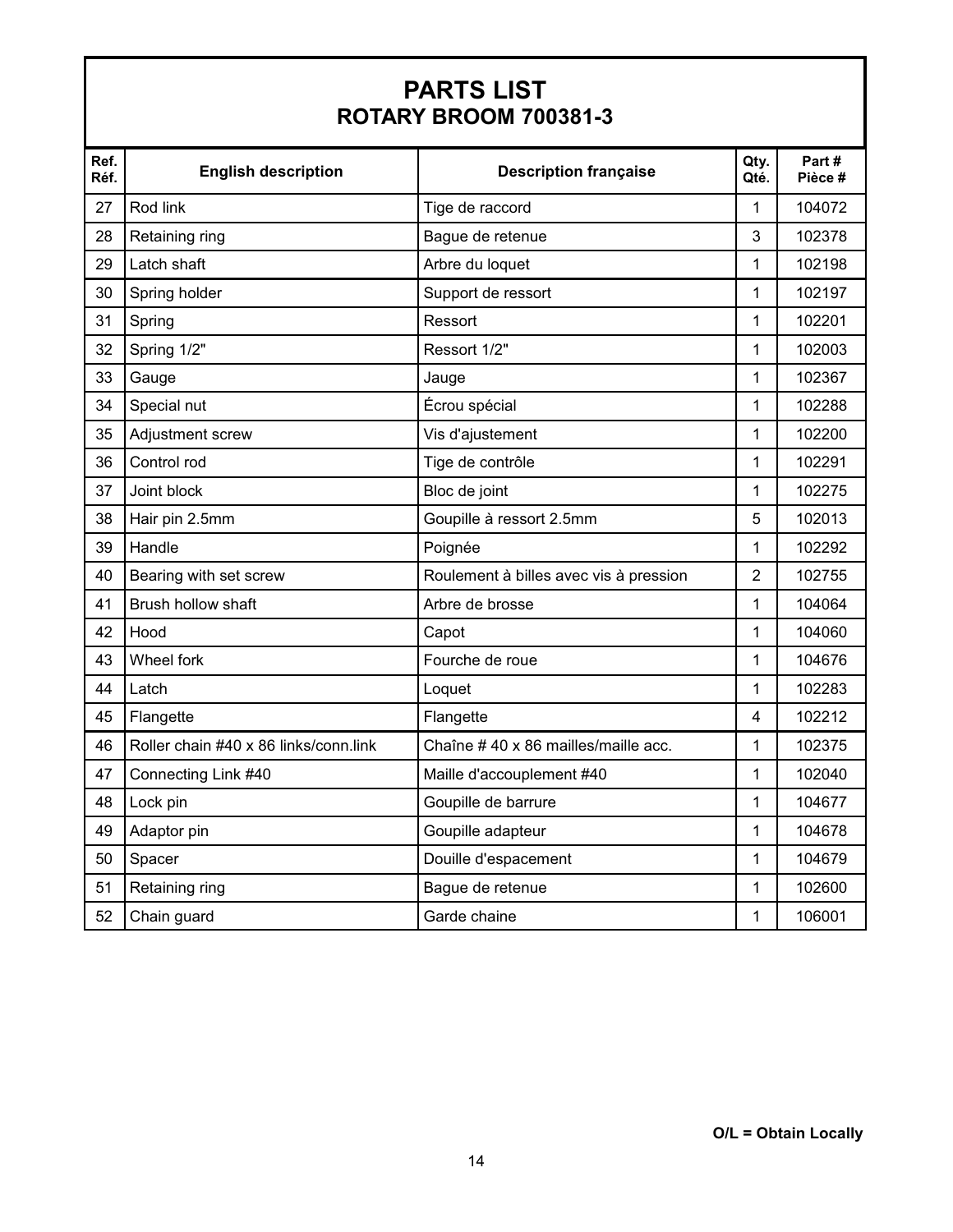## **PARTS LIST ROTARY BROOM 700381-3**

| Ref.<br>Réf. | <b>English description</b>               | <b>Description française</b>                 | Qty.<br>Qté.   | Part#<br>Pièce # |
|--------------|------------------------------------------|----------------------------------------------|----------------|------------------|
| 53           | Bearing                                  | Roulement à billes                           | 1              | 102599           |
| 54           | Flangette                                | Flangette                                    | $\overline{2}$ | 102680           |
| 55           | Polypropylene brush                      | Brosse de polypropylène                      | 1              | 104010           |
| 56           | Hex. bolt 1/4" n.c. x 1/2"               | Boulon hex. 1/4" n.c. x 1/2"                 | 4              | O/L              |
| 57           | Hex. bolt 5/16" n.c. x 3/4"              | Boulon hex. 5/16" n.c. x 3/4"                | 8              | O/L              |
| 58           | Hex. bolt 5/16" n.c. x 3 1/2"            | Boulon hex. 5/16" n.c. x 3 1/2"              | 1              | O/L              |
| 59           | Hex. bolt 3/8" n.c. x 3/4"               | Boulon hex. 3/8" n.c. x 3/4"                 | $\overline{4}$ | O/L              |
| 60           | Hex. bolt 3/8" n.c. x 4"                 | Boulon hex. 3/8" n.c. x 4"                   | 3              | O/L              |
| 61           | Hex. bolt 3/8" n.c. x 2 1/2"             | Boulon hex 3/8" n.c. x 2 1/2"                | 1              | O/L              |
| 62           | Carriage bolt 5/16" n.c. x 3/4"          | Boulon à carrosserie 5/16" n.c. x 3/4"       | $\overline{2}$ | O/L              |
| 63           | Hex. socket set screw 5/16" n.c. x 5/16" | Vis à pression hex. 5/16" n.c. x 5/16"       | $\overline{2}$ | O/L              |
| 64           | Tapping screw 1/4"-14 x 1/2"             | Vis taraudeuse 1/4"-14 x 1/2"                | 9              | O/L              |
| 65           | Flange nut 1/4" n.c.                     | Écrou à bride 1/4" n.c.                      | $\overline{4}$ | O/L              |
| 66           | Flange nut 5/16" n.c.                    | Écrou à bride 5/16" n.c.                     | 11             | O/L              |
| 67           | Flange nut 3/8" n.c.                     | Écrou à bride 3/8" n.c.                      | 8              | O/L              |
| 68           | Nylon insert lock nut 5/8" n.c. (thin)   | Écrou à garniture de nylon 5/8" n.c. (mince) | 1              | O/L              |
| 69           | Flat washer 7/16" hole                   | Rondelle plate 7/16" trou                    | 4              | O/L              |
| 70           | Roll pin 3/16" x 3/4"                    | Goupille roulée 3/16" x 3/4"                 | 1              | O/L              |
| 71           | Cotter pin 5/32" x 1"                    | Goupille fendue 5/32" x 1"                   | 3              | O/L              |
| 72           | Berco decal                              | Décalque Berco                               | 1              | 102471           |
| 73           | Decal read instructions                  | Decalque lire instructions                   | 1              | 105130           |
| 74           | Decal warning safety                     | Decalque avertissement sécurité              | 1              | 105131           |
| 75           | Decal miniature danger belts             | Decalque miniature danger courroies          | 1              | 105996           |
| 76           | Decal danger broom                       | Decalque danger balai                        | 1              | 105997           |
| 77           | Decal ajustment broom                    | Decalque ajustement balai                    | 1              | 105998           |
| 78           | Serial number                            | Numéro de série                              | $\mathbf{1}$   | <b>REF</b>       |
| 79           | Specifications decal                     | Décalque spécifications                      | $\mathbf{1}$   | <b>REF</b>       |
| 80           | Made in Canada decal                     | Décalque Fabriqué au Canada                  | 1              | <b>REF</b>       |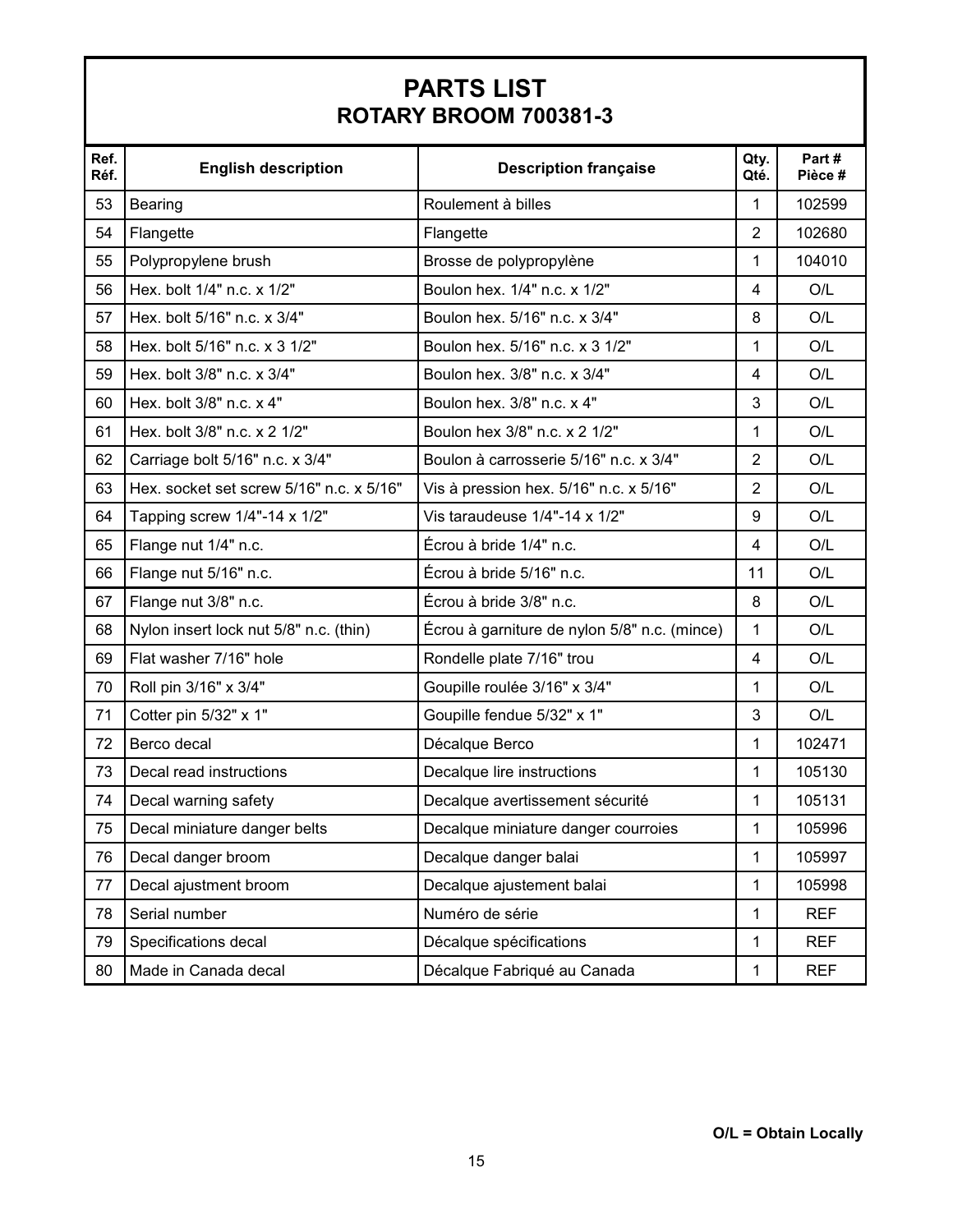## **TORQUE SPECIFICATION TABLE**

#### **GENERAL TORQUE SPECIFICATION TABLE USE THE FOLLOWING TORQUES WHEN SPECIAL TORQUES ARE NOT GIVEN**

**NOTE:** These values apply to fasteners as received from supplier, dry or when lubricated with normal oil. They do not apply if special graphited or moly disulphide greases or other extreme pressure lubricants are used. This applies to both UNF and UNC threads.

#### **\* Thick nuts must be used with grade 8 bolts**

| SEE Grade No.                                                                                                          |                   |               |                    | $\mathbf{2}$          |       | 5    |                    |                       | $8*$  |                    |               |                       |        |
|------------------------------------------------------------------------------------------------------------------------|-------------------|---------------|--------------------|-----------------------|-------|------|--------------------|-----------------------|-------|--------------------|---------------|-----------------------|--------|
| <b>BOLT HEAD</b><br><b>IDENTIFICATION</b><br><b>MARKS AS PER GRADE</b><br>NOTE MANUFACTURING<br><b>MARKS WILL VARY</b> |                   | <b>TORQUE</b> |                    |                       |       |      | <b>TORQUE</b>      |                       |       |                    | <b>TORQUE</b> |                       |        |
|                                                                                                                        | <b>BOLT SIZE</b>  |               | <b>FOOT POUNDS</b> | <b>NEW TON-METERS</b> |       |      | <b>FOOT POUNDS</b> | <b>NEW TON-METERS</b> |       | <b>FOOT POUNDS</b> |               | <b>NEW TON-METERS</b> |        |
| Inches                                                                                                                 | <b>Millimetre</b> | Min.          | Max.               | Min.                  | Max.  | Min. | Max.               | Min.                  | Max.  | Min. Max.          | Max.          | Min. Max.             | Max.   |
| 1/4"                                                                                                                   | 6.35              | 5             | 6                  | 6.8                   | 8.13  | 9    | 11                 | 12.2                  | 14.9  | 12                 | 15            | 16.3                  | 30.3   |
| 5/16"                                                                                                                  | 7.94              | 10            | 12                 | 13.6                  | 16.3  | 17   | 20.5               | 23.1                  | 27.8  | 24                 | 29            | 32.5                  | 39.3   |
| 3/8"                                                                                                                   | 9.53              | 20            | 23                 | 27.1                  | 31.2  | 35   | 42                 | 47.5                  | 57    | 45                 | 54            | 61                    | 73.2   |
| 7/16"                                                                                                                  | 11.11             | 30            | 35                 | 40.7                  | 47.4  | 54   | 64                 | 73.2                  | 86.8  | 70                 | 84            | 94.9                  | 113.9  |
| 1/2"                                                                                                                   | 12.7              | 45            | 52                 | 61                    | 70.5  | 80   | 96                 | 108.5                 | 130.2 | 110                | 132           | 149.2                 | 179    |
| 9/16"                                                                                                                  | 14.29             | 65            | 75                 | 88.1                  | 101.6 | 110  | 132                | 149.2                 | 179   | 160                | 192           | 217                   | 260.4  |
| 5/8"                                                                                                                   | 15.88             | 95            | 105                | 128.7                 | 142.3 | 150  | 180                | 203.4                 | 244.1 | 220                | 264           | 298.3                 | 358    |
| 3/4"                                                                                                                   | 19.05             | 150           | 185                | 203.3                 | 250.7 | 270  | 324                | 366.1                 | 439.3 | 380                | 456           | 515.3                 | 618.3  |
| 7/8"                                                                                                                   | 22.23             | 160           | 200                | 216.8                 | 271   | 400  | 480                | 542.4                 | 650.9 | 600                | 720           | 813.6                 | 976.3  |
| 1"                                                                                                                     | 25.4              | 250           | 300                | 338.8                 | 406.5 | 580  | 696                | 786.5                 | 943.8 | 900                | 1080          | 1220.4                | 1464.5 |

| <b>METRIC BOLT TORQUE SPECIFICATIONS</b> |           |            |                            |                      |            |                                 |                                |  |
|------------------------------------------|-----------|------------|----------------------------|----------------------|------------|---------------------------------|--------------------------------|--|
|                                          |           |            | <b>COARSE THREAD</b>       |                      |            | <b>FINE THREAD</b>              |                                |  |
| <b>Size Screw</b>                        | Grade No. | Pitch (mm) | <b>Foot Pounds</b>         | <b>Newton-Meters</b> | Pitch (mm) | <b>Foot Pounds</b>              | <b>Newton-Meters</b>           |  |
| M6                                       | 4T        | 1.00       | $3.6 -$<br>5.8             | $4.9 -$<br>7.9       |            |                                 |                                |  |
|                                          | 7T        |            | $5.8 -$<br>9.4             | $7.9 -$<br>12.7      |            | ۰.                              | ٠                              |  |
|                                          | 8T        |            | $7.2 -$<br>10              | $9.8 -$<br>13.6      |            | $\blacksquare$                  | $\blacksquare$                 |  |
| M <sub>8</sub>                           | 4T        | 1.25       | $7.2 -$<br>14              | 19<br>$9.8 -$        | 1.00       | 17<br>$12 \,$<br>$\blacksquare$ | 16.3<br>23<br>$\blacksquare$   |  |
|                                          | 7T        |            | 17<br>22<br>$\sim$         | 23<br>29.8           |            | $\overline{27}$<br>19<br>٠      | 36.6<br>25.7                   |  |
|                                          | 8T        |            | 20<br>26<br>۰.             | $27.1 -$<br>35.2     |            | 31<br>22                        | 42<br>29.8                     |  |
| M <sub>10</sub>                          | 4T        | 1.50       | 20<br>25<br>$\sim$         | 33.9<br>$27.1 -$     | 1.25       | 29<br>20                        | 39.3<br>27.1                   |  |
|                                          | 7T        |            | 34<br>40<br>$\blacksquare$ | 54.2<br>$46.1 -$     |            | 47<br>35                        | 63.7<br>47.4<br>$\sim$         |  |
|                                          | 8T        |            | 38<br>46<br>٠              | $51.5 -$<br>62.3     |            | 52<br>40                        | 70.5<br>54.2                   |  |
| M <sub>12</sub>                          | 4T        | 1.75       | 28<br>34<br>۰.             | 46.1<br>$37.9 -$     | 1.25       | 41<br>31                        | 42<br>55.6                     |  |
|                                          | 7Τ        |            | 51<br>59<br>۰.             | 79.9<br>$69.1 -$     |            | 68<br>56                        | 92.1<br>75.9<br>$\blacksquare$ |  |
|                                          | 8T        |            | 57<br>66                   | $77.2 -$<br>89.4     |            | 75<br>62                        | 84<br>101.6                    |  |
| M <sub>14</sub>                          | 4T        | 2.00       | 49<br>56<br>$\blacksquare$ | 75.9<br>$66.4 -$     | 1.50       | 64<br>52                        | 70.5<br>86.7                   |  |
|                                          | 7T        |            | 93<br>81<br>$\blacksquare$ | 126<br>$109.8 -$     |            | 106<br>90                       | 122<br>143.6<br>$\blacksquare$ |  |
|                                          | 8T        |            | $-109$<br>96               | $130.1 -$<br>147.7   |            | 107<br>124                      | 145<br>168                     |  |
| M <sub>16</sub>                          | 4T        | 2.00       | 67<br>77<br>$\blacksquare$ | 104.3<br>$90.8 -$    | 1.50       | 83<br>69                        | 112.5<br>93.5                  |  |
|                                          | 7T        |            | $-130$<br>116              | $157.2 -$<br>176.2   |            | 120<br>138                      | 162.6<br>187                   |  |
|                                          | 8T        |            | - 145<br>129               | $174.8 -$<br>196.5   |            | 158<br>140                      | 189.7<br>214.1                 |  |
| M <sub>18</sub>                          | 4T        | 2.00       | 100<br>88                  | $119.2 -$<br>136     | 1.50       | 100<br>117                      | 136<br>158.5                   |  |
|                                          | 7T        |            | $-168$<br>150              | $203.3 -$<br>227.6   |            | 177<br>199                      | 239.8<br>269.6                 |  |
|                                          | 8T        |            | $-194$<br>175              | 262.9<br>$237.1 -$   |            | 231<br>202                      | 273.7<br>313                   |  |
| M20                                      | 4T        | 2.50       | $-130$<br>108              | 176.2<br>$146.3 -$   | 1.50       | 150<br>132                      | 203.3<br>178.9                 |  |
|                                          | 7T        |            | 186<br>205                 | 252<br>277.8         |            | 206<br>242                      | 279.1<br>327.9                 |  |
|                                          | 8T        |            | $-249$<br>213              | 337.4<br>$288.6 -$   |            | 289<br>246<br>٠                 | 333.3<br>391.6                 |  |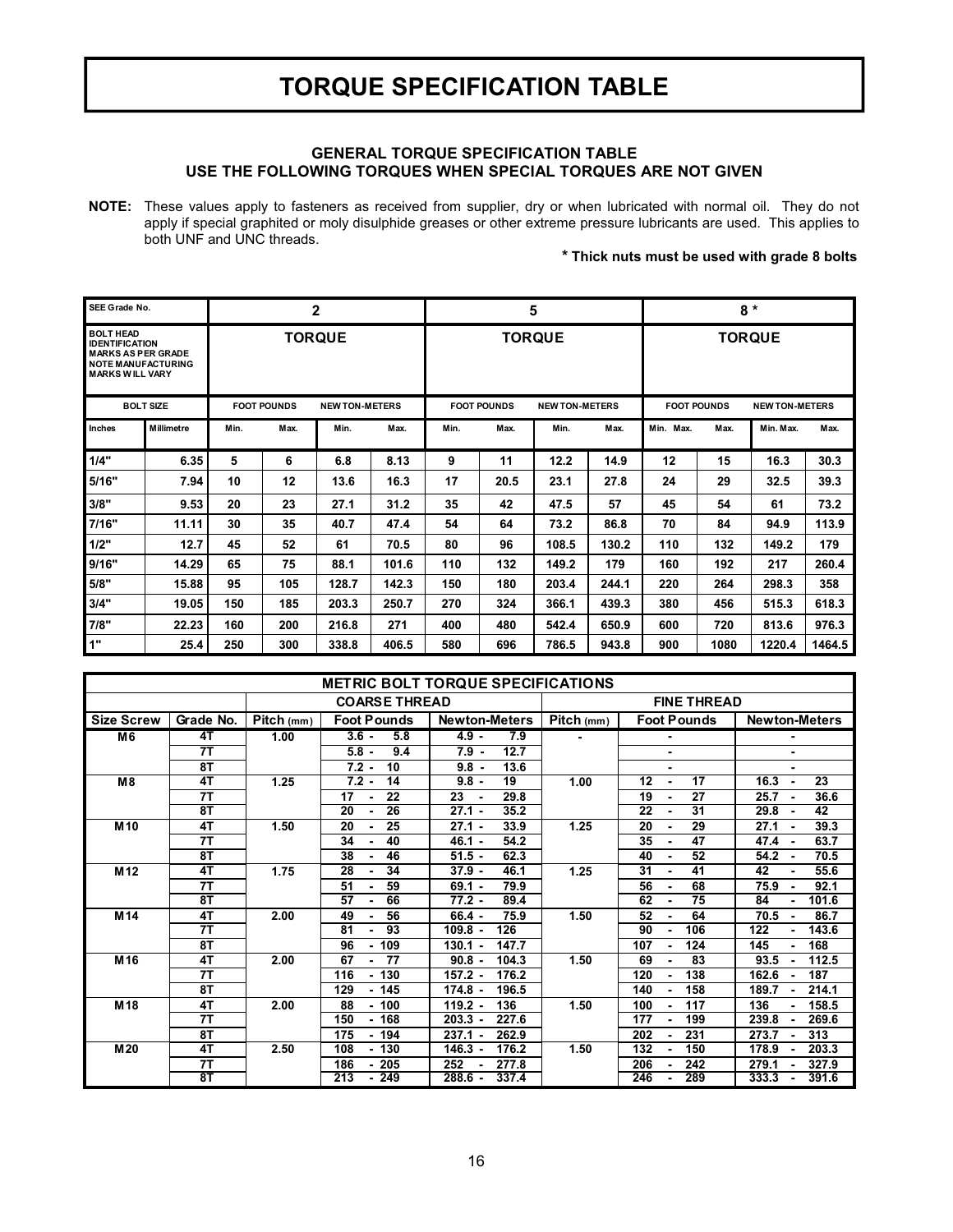## **ACCESSORIES & OPTIONS**

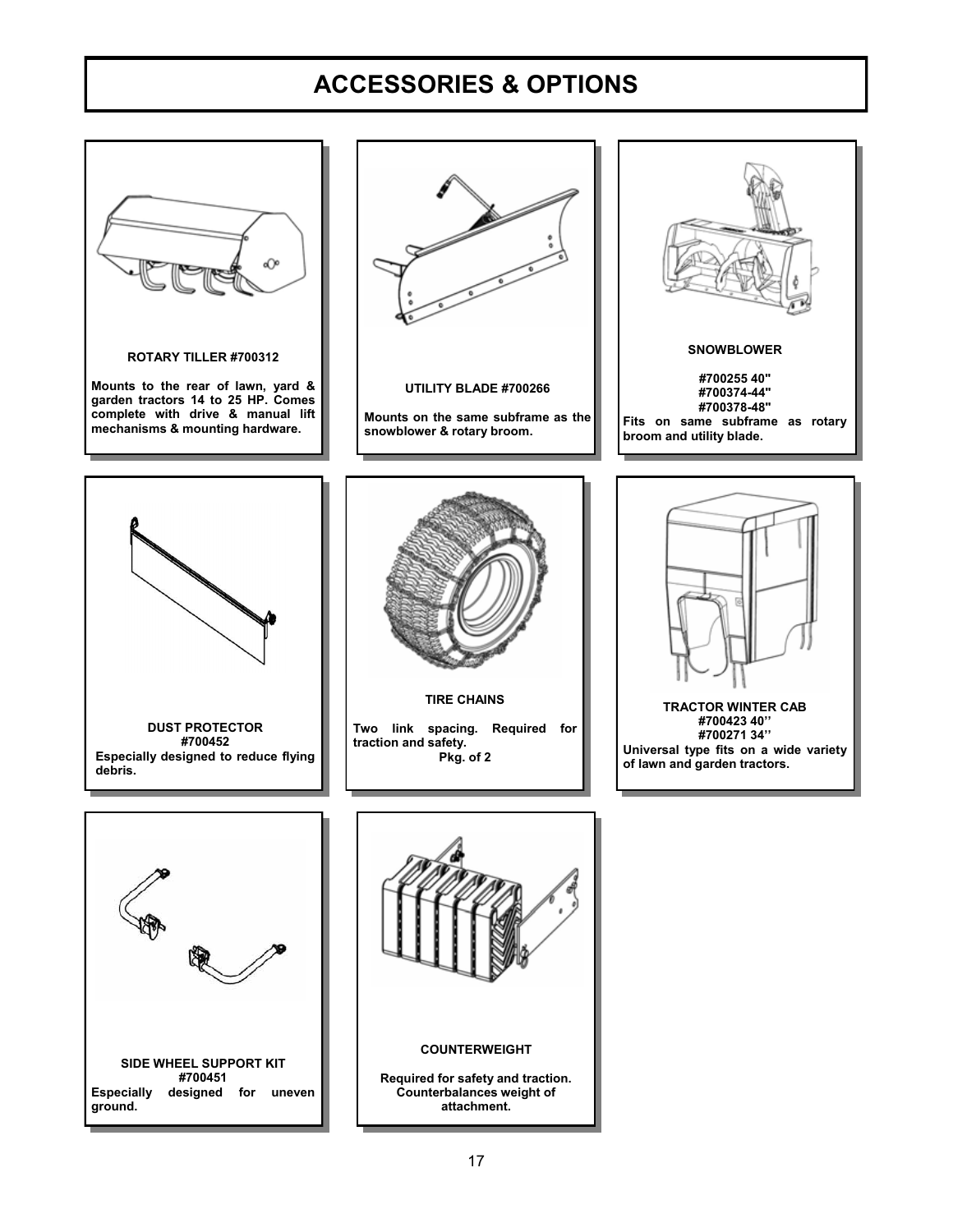## **NOTES**

|                                                                                                                       | $\overline{\phantom{0}}$ |
|-----------------------------------------------------------------------------------------------------------------------|--------------------------|
|                                                                                                                       |                          |
|                                                                                                                       | -                        |
|                                                                                                                       | -                        |
| <u> Alexandro de la contrada de la contrada de la contrada de la contrada de la contrada de la contrada de la con</u> |                          |
|                                                                                                                       |                          |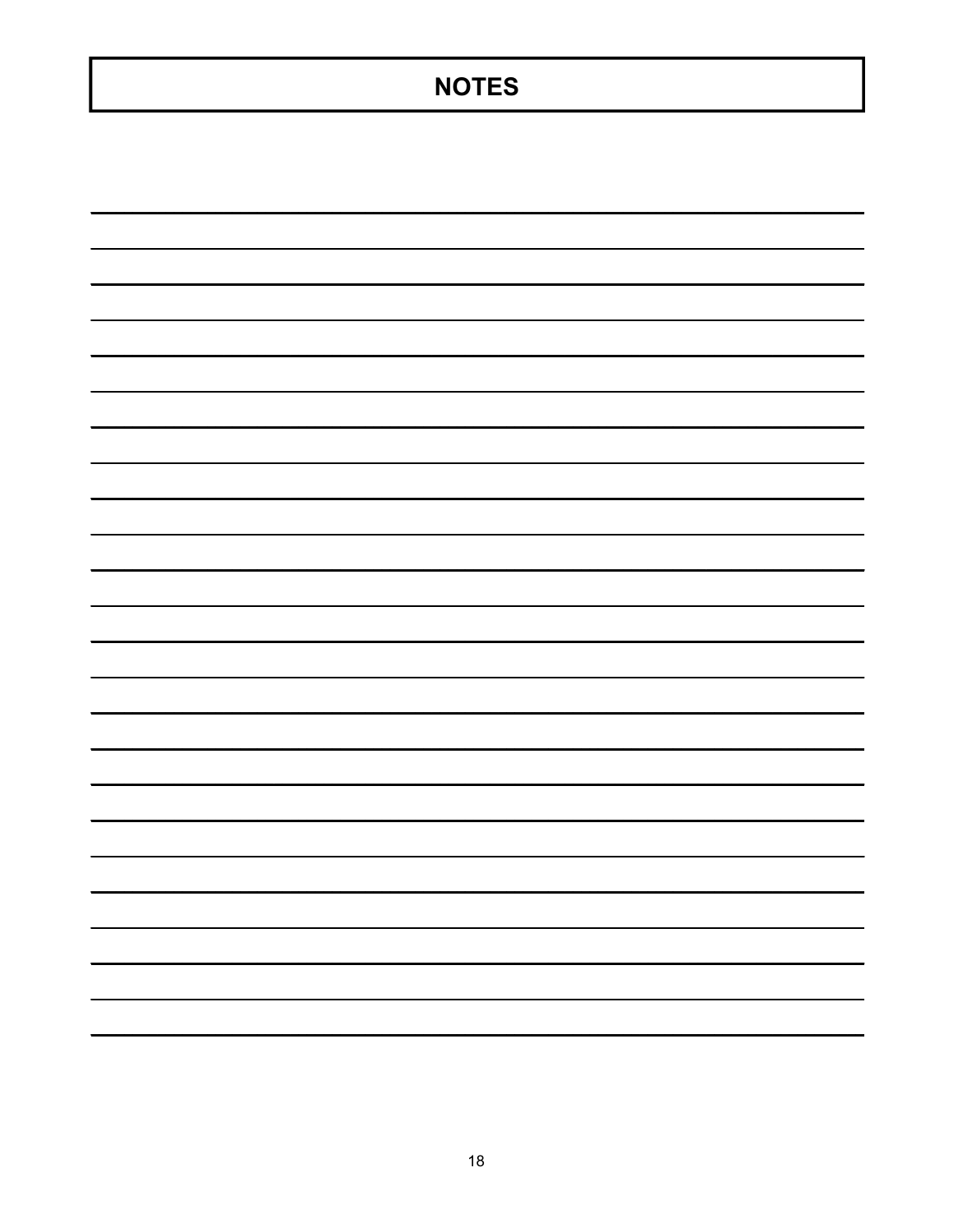## **NOTES**

| $\overline{\phantom{0}}$ |   |
|--------------------------|---|
|                          |   |
|                          |   |
|                          | - |
|                          | - |
| $\overline{\phantom{0}}$ | - |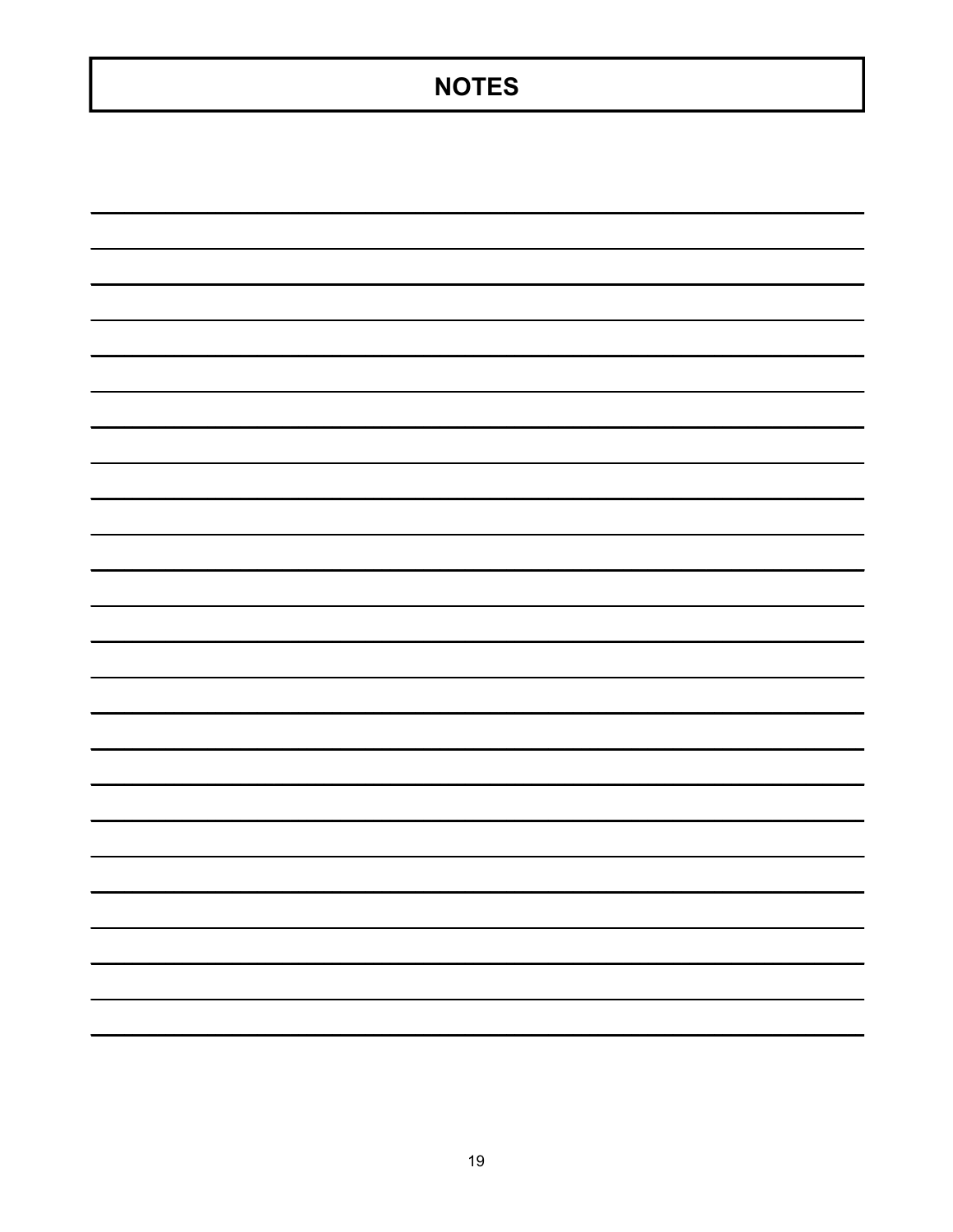## **NOTES**

| $\overline{\phantom{0}}$                                                                                             |   |
|----------------------------------------------------------------------------------------------------------------------|---|
|                                                                                                                      |   |
|                                                                                                                      |   |
|                                                                                                                      |   |
| $\overline{\phantom{0}}$                                                                                             |   |
| <u> 1999 - Jan Harry Harry Harry Harry Harry Harry Harry Harry Harry Harry Harry Harry Harry Harry Harry Harry H</u> | ۳ |